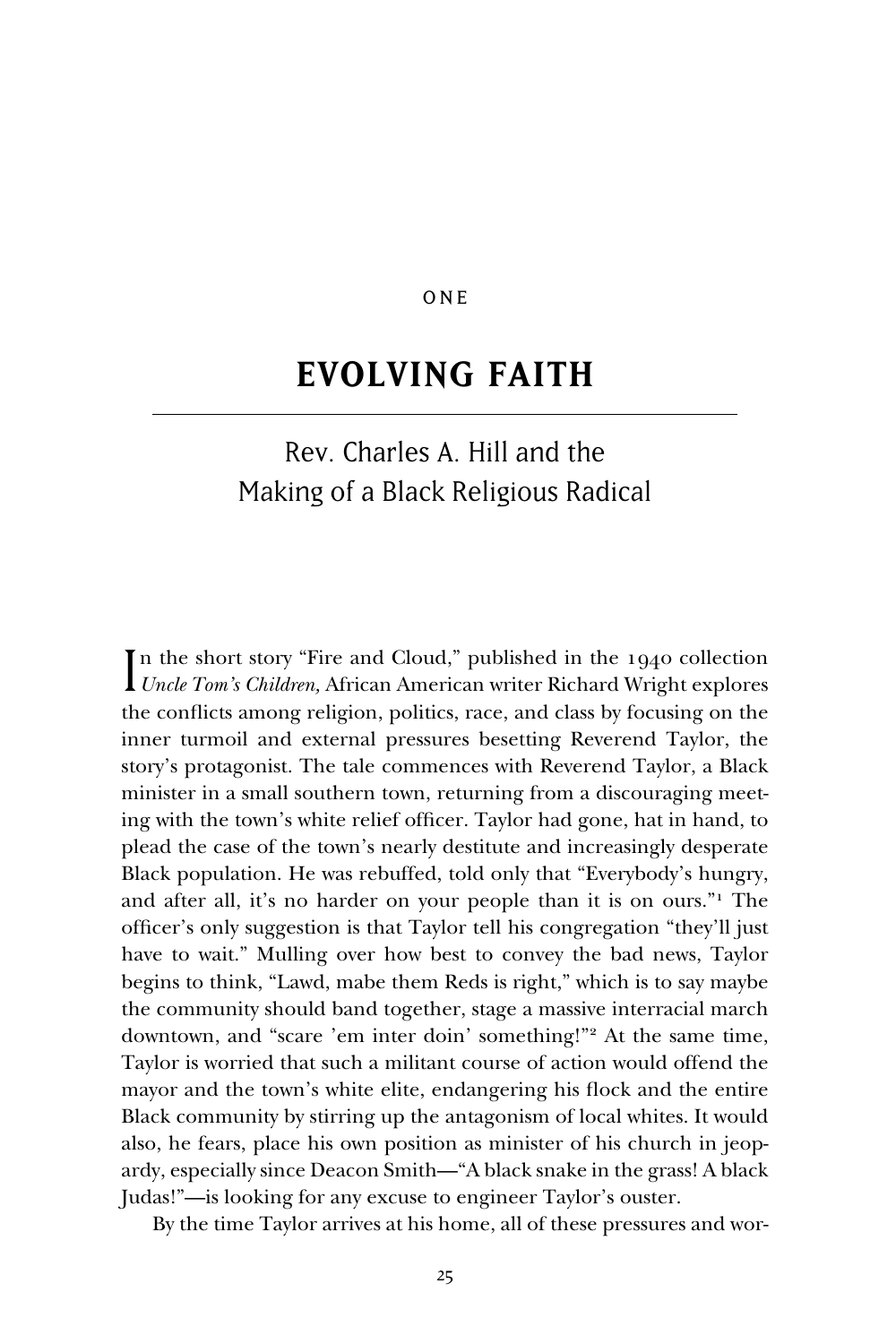ries and competing constituencies have been gathered under one roof, literally. The Reds, Hadley and Green, are in the Bible room; the chief of police, who has been sent by the mayor, is in the parlor; Deacon Smith, who has been using the rumor of a demonstration in his campaign to discredit Taylor and curry favor with the local white political bosses, is in the basement with the other deacons; and a distressed and agitated delegation from his congregation is crowded into the front hallway. The physical structure of the house, then, operates as a symbolic representation of Reverend Taylor's internal conflicts—conflicts that are resolved when Taylor is abducted and savagely beaten by a gang of white men, after which he agrees to support the interracial march. In preparation for that march Wright has Taylor preach an uncompromising sermon, urging his audience to take collective action on its own behalf.

Sistahs n Brothers, Ah *know* now! Ah done seen the *sign!* Wes gotta git together. Ah know whut yo life is! Ah done felt it! Its *fire!* Its like the fire that burned me last night! Its sufferin! Its hell! Ah can't bear this fire erlone! Ah know now wut t do! Wes gotta git close t one ernother! Gawds done spoke! Gawds done sent His sign. Now its time fer us t ack.3

Characteristically, Wright leaves the question of the march's success unanswered. We are not told whether the Black and white marchers, united at least for the moment around shared class interests, are able to force the hand of the town's elite. While he suggests that *all* of the participants, especially the African American ones, have been transformed by the experience of interracial collective struggle, Wright ends with Taylor's newfound conviction that "This is the way!" "Gawd ain no lie!" he tells himself, and the story concludes as he "mumbled out loud, exultingly: *'Freedom belongs t the strong!*'"4

This story of one religious man's, one minister's, conversion to the necessity of collective action is instructive for a number of reasons, not the least of which is Wright's ability to capture the complex relationship of faith to action. At the beginning of the tale the sympathetic Taylor is a man of God, whose authority as a minister anoints him a mediator between the Black community and the white power structure. Sustained by his faith, he accommodates himself to the racial and class status quo, viewing his passivity as the only viable option in a town (and a world) where "the white folks jus erbout owns" everything. At the story's end, Taylor's faith continues to shape his identity and his actions, but now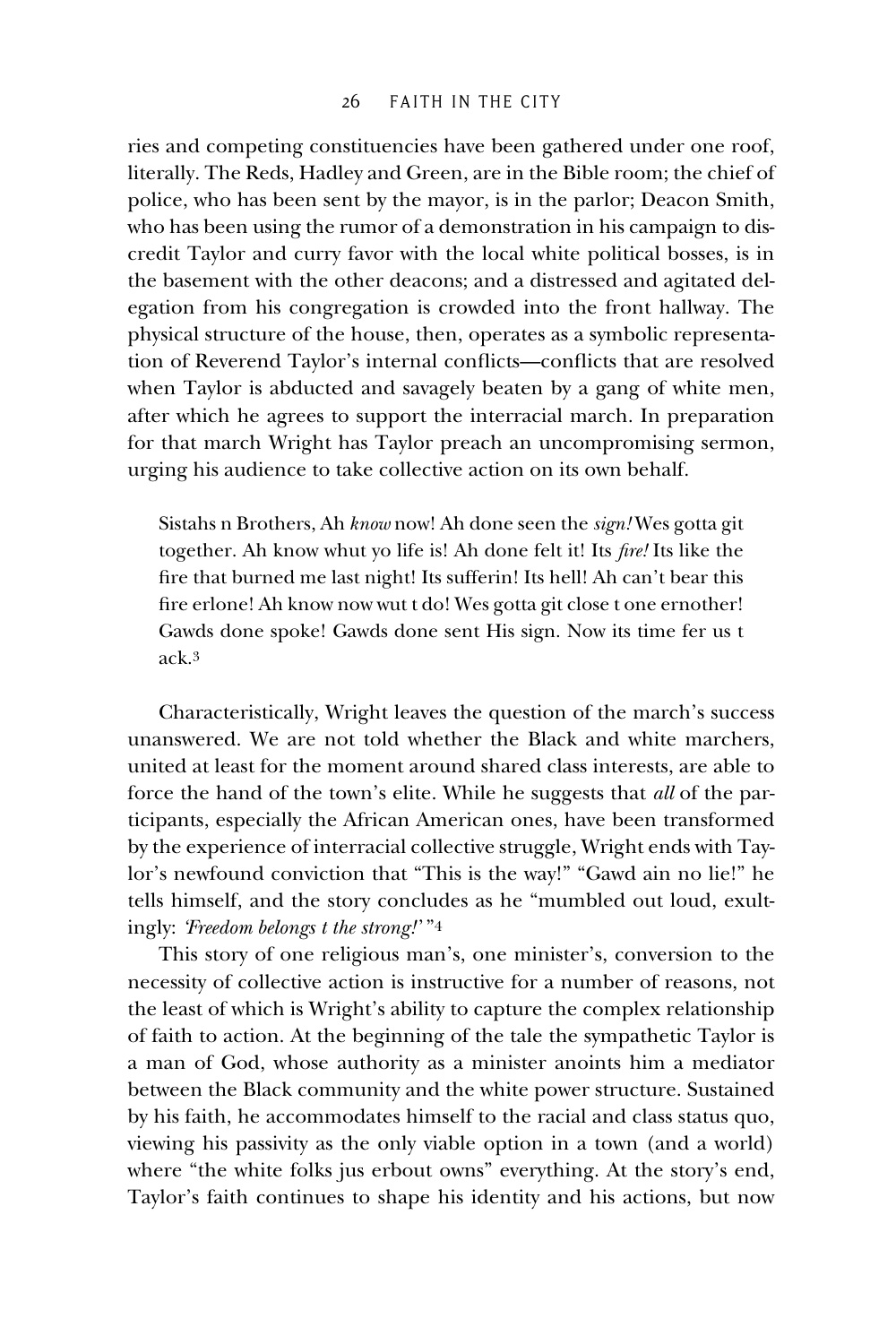those actions are geared toward a nonaccommodationist and potentially progressive politics. What has changed is Taylor's interpretation of what God demands and his vision of how best to serve his congregation.

Reverend Taylor had many real life counterparts in the Depression era, ministers who, like Taylor, were driven by faith and circumstance to participate in mass demonstrations, strikes, and other political actions. Progressive activists and unionists in Detroit in the 1930s and early 1940s were blessed with the presence of three such men: the Rev. Horace A. White, Fr. Malcolm C. Dade, and the Rev. Charles A. Hill. All three played a key role in the city's early civil rights movement, and all three are intriguing in their own right. It was the Reverend Hill, however, who developed the most extensive and militant set of positions and alliances with the Left and whose story therefore seems the most compelling. His biography embodies the dynamic confluence of religion and politics during the formative years of Detroit's early civil rights community.

Charles Hill did not start as a radical in either a political or a theological sense. In fact, he was once described as "an old-fashion Bible thumping preacher whose only political concern was making things right in the sight of the Lord."<sup>5</sup> This wonderfully descriptive statement from Hill's close friend and ally, Coleman A. Young (the labor radical who became Detroit's first Black mayor, in 1973), captures the intriguing admixture of conservative and progressive uses of religion that formed the beating heart of Hill's political theology and activism. Like the fictional Reverend Taylor, there was nothing particularly radical about Hill's understanding of evangelical Christianity. Unlike the radical theologians active in the 1930s—figures such as Claude Williams and Harry Ward, one of the founding members of the Methodist Federation for Social Action—Hill never articulated a direct connection between Christianity and Marxism; nor did he ever directly urge the overthrow of capitalism. And yet this Bible-thumping minister became one of the most militant religious leaders in the city.

Reverend Hill was not a practicing theologian, and unfortunately few of his writings and sermons survived his death in 1970. Yet Hill's early life and young adulthood offer a number of clues to the sources of his later political activism. Born in Detroit on April 28, 1893, Hill was the surviving twin born to Edward Hill, an African American dentist, and Mary Lantz Hill, a second-generation German American. There are two family stories, or legends, about this union. The first, told by Hill's eldest son, Charles A. Hill Jr., maintains that the union was little more than a one-night stand. Edward Hill had come to town "for a convention, you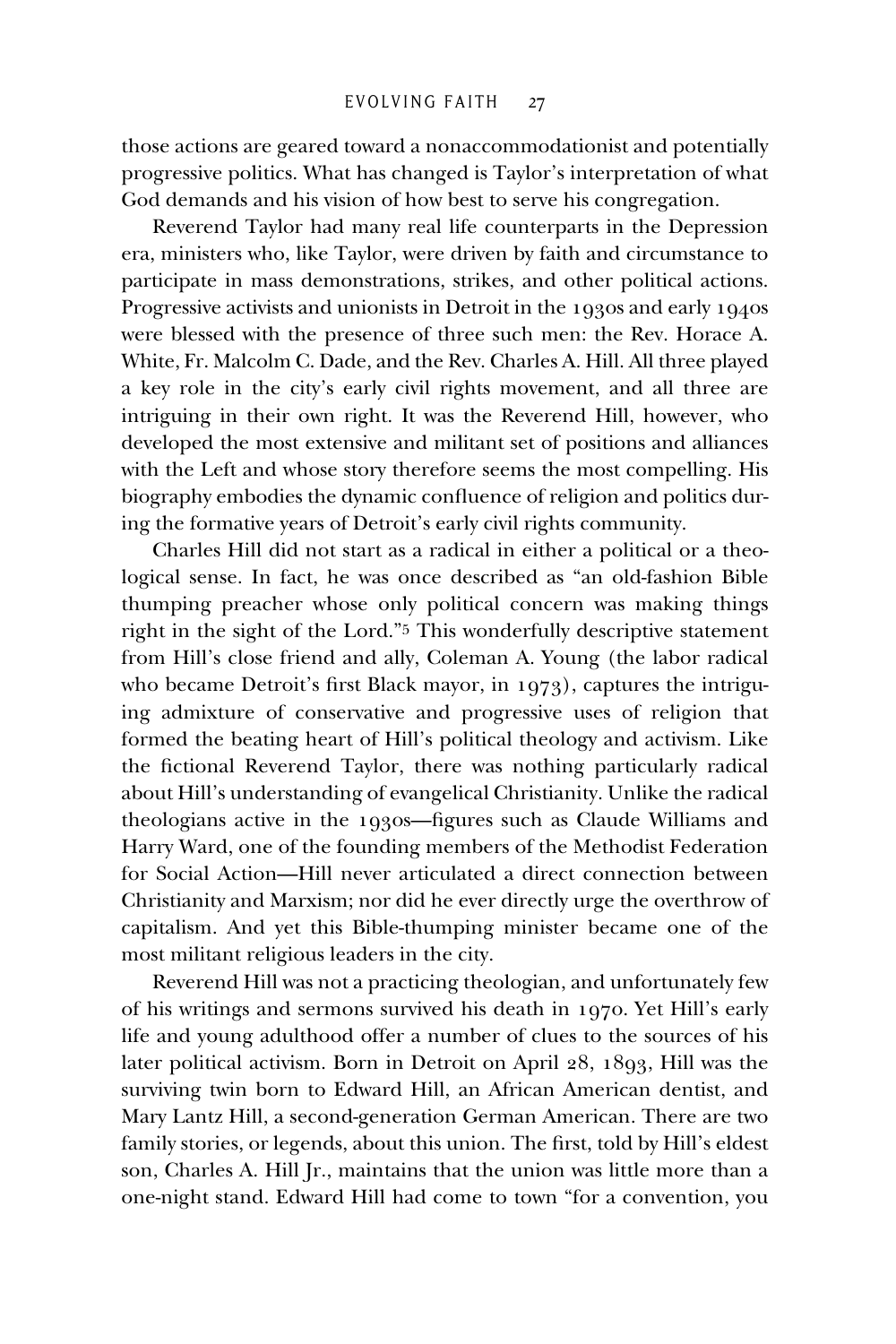know," and Mary Lantz was "a waitress, I think, at a local place. They met and, well, one thing led to another." The other version, told by Hill's daughter, Bermecia Morrow McCoy, insists that Mary Lantz and Edward Hill were formally married, even though there is no trace of a marriage license or official record. She also points out that Mary Lantz went by the name Mrs. Hill until her death.<sup>6</sup>

In both heavily gendered versions, Edward and Mary defied the racial and sexual norms that structured social interactions in what was then still a small city teetering on the brink of industrial greatness. Although an 1838 statute prohibiting marriage between Blacks and whites had been repealed by the Michigan legislature in 1882, the social stigma attached to such a union at the time of Hill's birth would have been substantial. And, while Blacks were scattered across the German east side, virtually no intermarriages were officially recorded before the early 1900s.<sup>7</sup> The union between Mary and Edward may not have been prohibited by the state, but it was certainly not sanctioned by members of the Lantz family, who, like many other older German immigrants, had become relatively prosperous as skilled workers. As a result of the unpopular marriage/ elicit rendezvous, Mary was forced to sever her familial ties.

Whatever the truth about the nature of their relationship, it ended, but not before a child was conceived. There is no evidence as to whether Edward Hill ever saw his son or provided any type of emotional or financial support for his estranged wife and child. In fact, Hill's birth certificate lists his father as "Unknown."8 Apparently, Edward Hill returned to Chicago. According to both Hill children, Charles Hill rarely mentioned his father; both children also agree that the two men never met. For his mother, however, Charles Hill seemed to harbor only love and affection. Mary Hill's life was not an easy one. She was left alone with a redheaded infant who in his third month began to "darken"—much to the consternation of her friends and neighbors in the German community near Jay Street and Gratiot on Detroit's east side. His birth certificate lists him as "White," but this did not stop gossip about Mary's "colored baby" from spreading through the community and compounding the hardships faced by the young, ostensibly single mother. Eking out a living for herself and her child without a strong support network in turn of the century Detroit soon proved overwhelming. Shortly after Charles was baptized into the Catholic faith, Mary Hill took the drastic step of placing her son in the care of an orphanage, the German Protestant Home, where he would remain for the next eleven to twelve years.

That she was able to place her "colored" baby in the home was fairly remarkable in itself since nearly all of the city's orphanages practiced a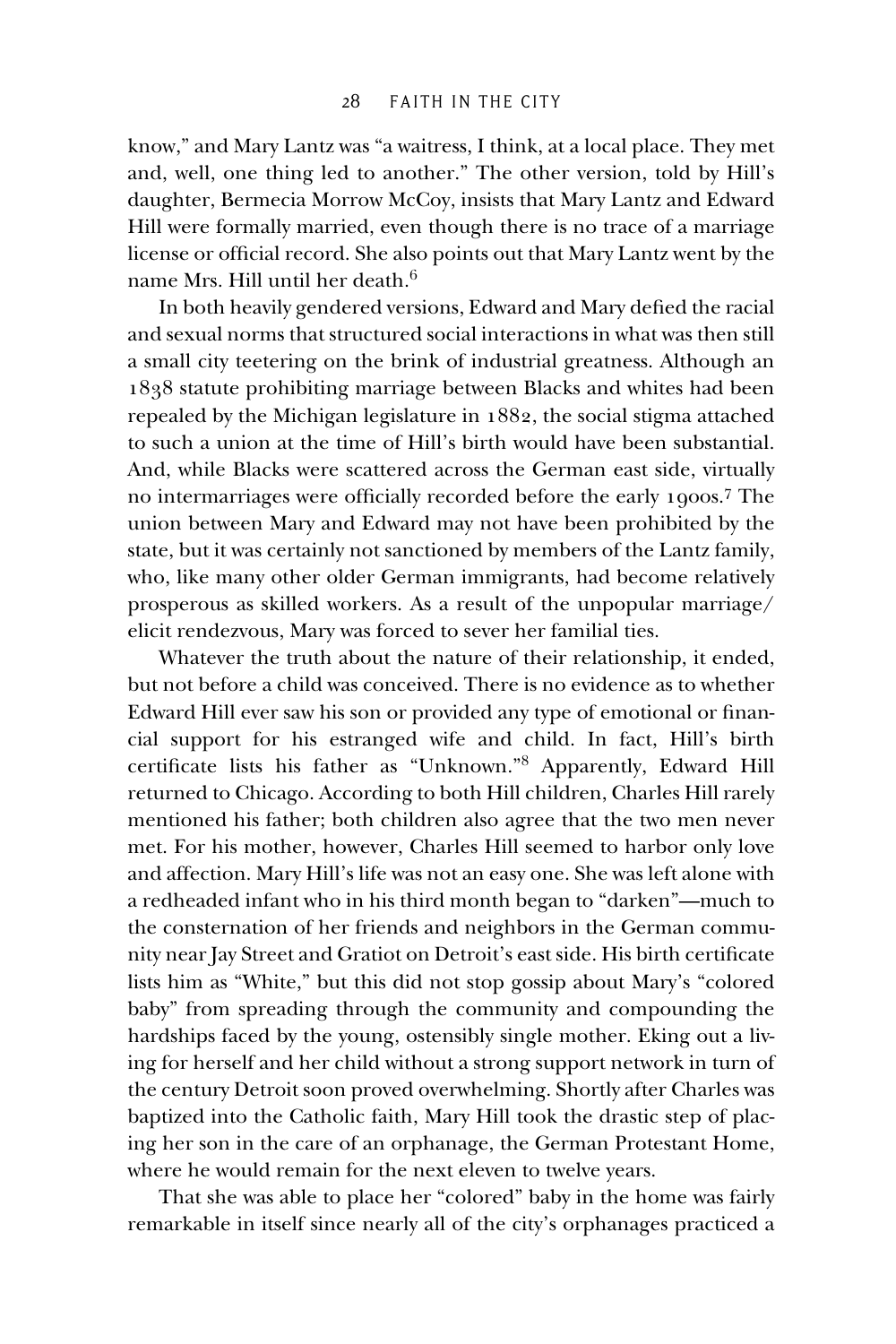policy of racial exclusivity.<sup>9</sup> In fact, in a June 1916 exchange of letters between the Rev. John Webster, superintendent of the German Protestant Home, and Forrester B. Washington, the first director of the Detroit Urban League (DUL), Webster reported that "we have never had any colored children in our Home" and had none presently.<sup>10</sup> Throughout her son's tenure as a ward, Mary continued to work odd jobs—taking in laundry and hiring herself out as a maid—and visited Charles sporadically. Aware of his ambiguous status as both "son" and "orphan," not to mention as both legally White and socially colored, his years at the German Protestant Home passed slowly.

As an adult, Hill rarely mentioned these years. The one story that his eldest son was able to clearly recall had to do with Hill sneaking into the cellar of the orphanage to lick the sides of the maple syrup barrels. While humorous, Charles Hill Jr. remembers this as a story of deprivation. Although Charles Sr.'s love for, and loyalty to, Mary Hill was never questioned by friends or family, there is little doubt that he was deeply affected by his experience in both negative and positive ways. "I think that's why Daddy was such a good father," Bermecia recalled. "I mean not having a father, and the orphanage, made him value fatherhood that much more."<sup>11</sup> But the implications of his years in the orphanage extend even further. On the one hand, his early and prolonged exposure to white children and administrators may have accounted in part for his later ease in interracial and majority-white settings. Perhaps it even formed the basis for his abiding faith in the possibility of integration and racial reconciliation. If a much later remark by his grandson, David Morrow, is accurate, then Hill found a certain amount of acceptance and support at the home. "During his early years," Morrow said in a speech entitled "Charles Andrew Hill—the Family Man" delivered at his grandfather's retirement celebration in 1968, "his teachers in the home recognized his strong character and depended on him to escort them to and from evening prayer service."12

On the other hand, it is surely the case that his early experiences complicated Hill's efforts to work out his own racial, or interracial, identity. By his eleventh or twelfth year, Hill had had enough. He returned to his mother's house on Jay Street determined to assist her and continue his education. The character of the Jay Street neighborhood, like the city as a whole, had begun to change. Jay Street was still part of the area near Gratiot Avenue populated by less affluent Germans, but by 1905 the area also included "the better class of the colored people," as well as Jewish families. Naturally, he would have explored his new surroundings as he traveled from home to school to whatever after-school jobs he could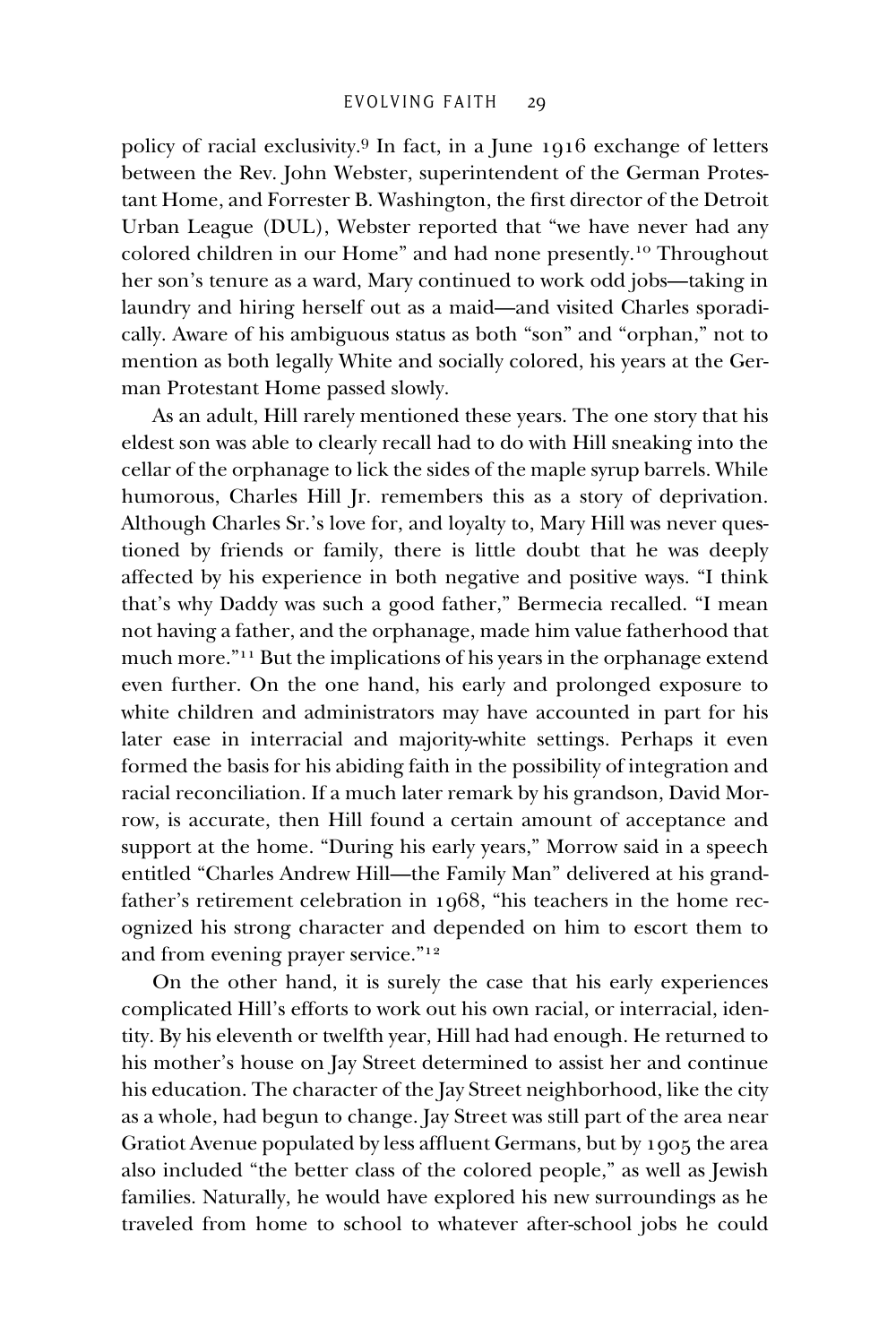secure to augment the relatively meager family income. West of Gratiot, near the heart of what had been known as "Little Berlin," was Woodward Avenue, the broad main boulevard that bisected the city, stretching from the river outward past Detroit's ever-expanding northern boundaries. To the far east lay DeQuindre Avenue, with an ethnic and racial patchwork in between.<sup>13</sup>

Detroit's near east side, the center of Hill's geographical existence, was the traditional point of entry for immigrant Detroit, first for the French, then for (relatively fewer) Irish, and later for innumerable Germans. In the 1880s and 1890s, it became the portal for immigrant Italians, who established a colony near the river called Paradise Valley, and for Greeks, Jews, and waves of Poles, who would quickly become the largest cultural minority group in the city. By the turn of the century, the deep east side was identified with Irish, Gratiot with Germans, Hastings Street with Poles and Russian Jews, and Paradise Valley with Italians. The narrow sector to the south of Jefferson, the major avenue following the contours of the Detroit River, was filled with dilapidated old warehouses, decaying housing stock, vice, crime, and the poor from all racial and ethnic groups. In a pattern that was replicated generation after generation, each group would establish a beachhead within the east side and gradually move out—and up, socioeconomically speaking—generally toward the city's northern reaches. This is what the better-off, native-born white population managed to do as Detroit experienced its first major population boom, from 132,956 residents in 1884 to 205,876 in 1890. The last group to manage this transition in class and social space would be African Americans, who occupied more and more of the east side as others moved on.<sup>14</sup>

In the early 1900s, when Hill first encountered it, this African American enclave was still relatively small. Before the Civil War, the tiny Black population of roughly 580 souls had been clustered in the area between Randolph Street on the west, Hastings on the east, Gratiot on the north and the river to the south. By the 1870s, Blacks, who made up less than 3 percent of the population, began to settle in the old Kentucky district, twenty blocks north of Gratiot and St. Antoine, and throughout the east side. As the Black population increased (from  $4,111$  in 1900 to  $5,741$  in 1910), so did its concentration, creating the early outlines of what would soon become a city within a city, with a variety and breadth of institutions that could match those of Detroit itself.<sup>15</sup>

Mary Hill gradually withdrew from friends and neighbors in the years following her son's return, but she never stood in the way of Charles's desire for increased interaction with African Americans. Indeed, she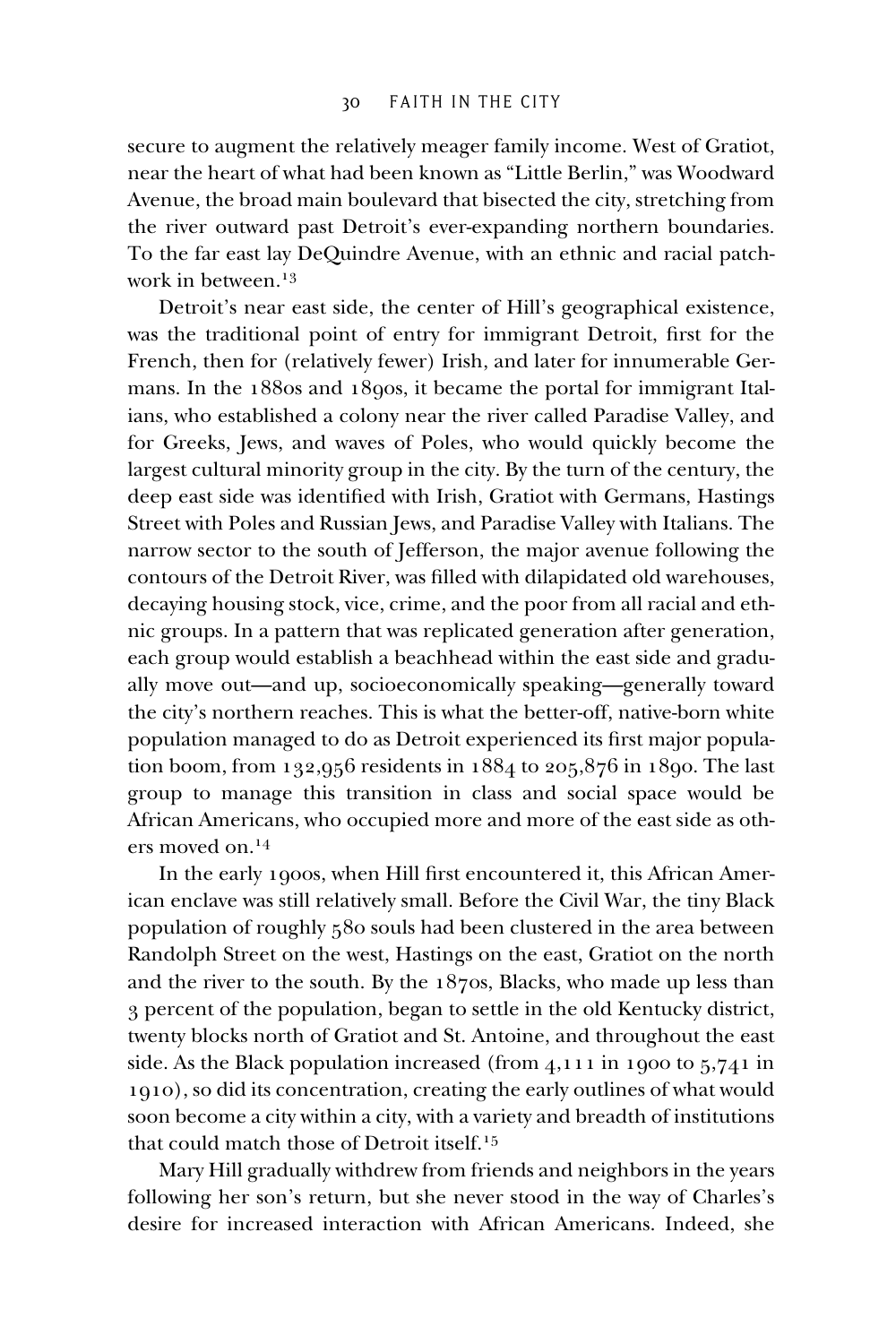would periodically accompany him to the various Black churches that he attended—faithfully—every Sunday. Her own ties to Catholicism and the local parish had weakened over the years, and she did not prevent her son from exploring other religious options. Hence, Hill was free throughout his high school years to frequent no less than three churches: Ebenezer African Methodist Episcopal (AME); Bethel AME at the corner of Napoleon and Hastings; and Second Baptist, the oldest of the city's Black churches, with a stately brick edifice on Monroe (originally called Croghan) Street. It was largely through these religious institutions that Hill came to identify with the struggles, hopes, successes, and indignities that were part of the day-to-day existence of Detroit's Black population. Indeed, it is difficult to underestimate the importance of Black churches in urban centers during this period. They were often the first institutions to provide social services, and they offered spaces for meetings and gatherings, both spiritual and secular. Moreover, they endowed their congregants with a sense of belonging, a source of stability in a chaotic world.<sup>16</sup>

These institutions also, arguably, augmented Hill's understanding of class stratification. In Detroit, as elsewhere, church membership was an excellent measure of class and social status within the Black community. Hence it is significant that Hill did not seem to have much contact with churches such as St. Matthew's Episcopal (at the intersection of St. Antoine and Elizabeth), which catered to the Black elite, particularly the city's small group of established Black families. The St. Matthew's congregation included doctors and lawyers and was always led by well-educated clergymen. There was widespread acknowledgment that the church's ornate chapel was the most popular site of worship for members of the "blue book of colored society in Detroit," and the parish actively cultivated its reputation among "those who fancy themselves to the intelligentsia and the better paid workmen and businessmen."17

This tendency shaped much of the church's history. In an internal document, "A Brief History of St. Matthew's Church," probably drafted in the early 1920s, the anonymous author makes repeated reference to the "upstanding, courageous, intelligent, high type class of men who played a role in the establishment and maintenance of the church in its early years." Among this group were men "who had been free since birth and whose ancestors before them had been free." These men are mentioned not only because of their accomplishments, the author relates, but also because "we believe it to be a just and Christian act to dissipate the impression of illiteracy of the men of that time."<sup>18</sup>

Along with the "high type" of the congregation and the impressive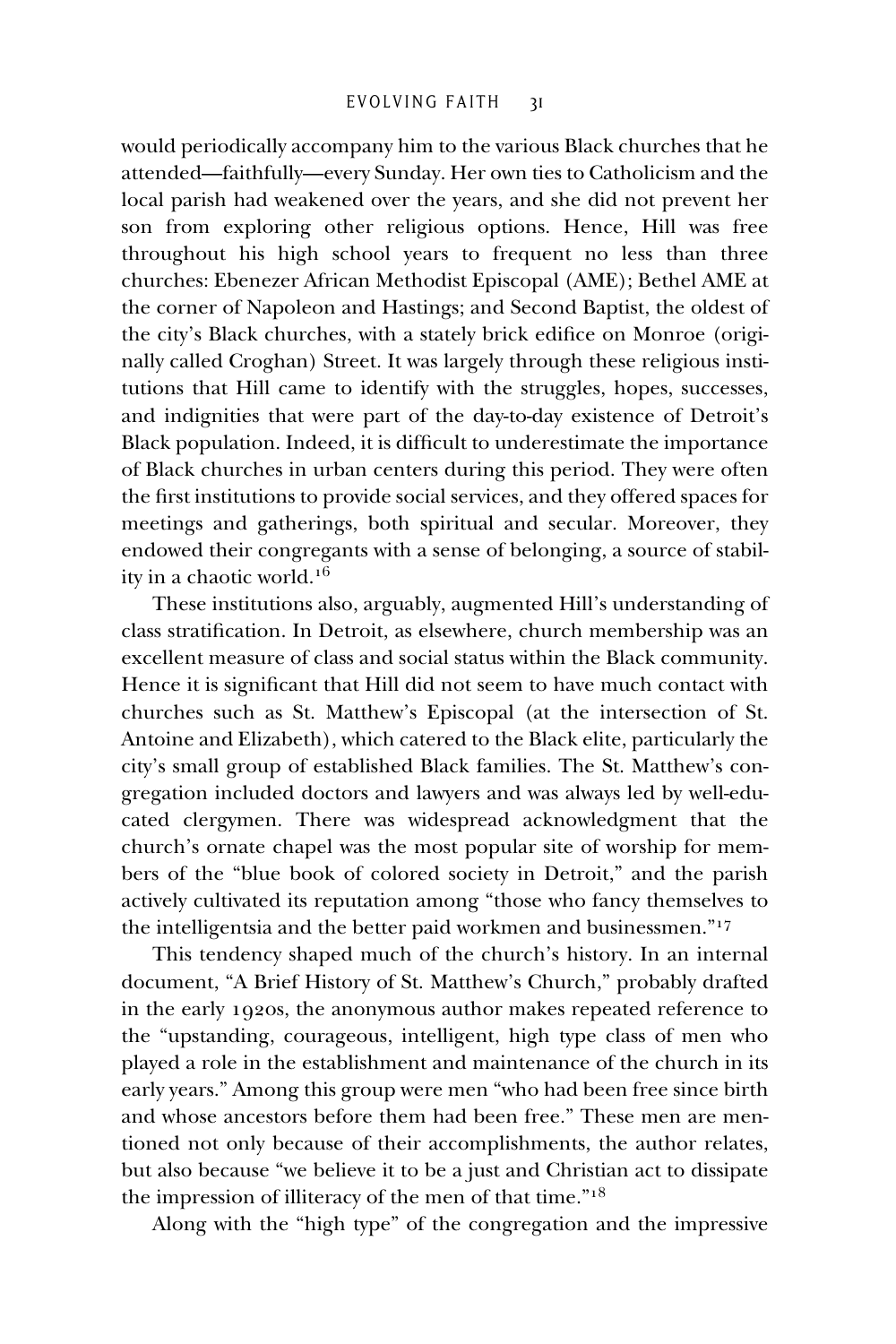education of the clergy, the typewritten history also notes, "Our splendid contacts with the best and most influential citizenry of the white race has always worked for the best interests of our group, as in the past this fact is still apparent." This fact was also apparent throughout the first half of the twentieth century, especially as the church continued to enjoy contacts with Henry Ford and others. Thus, under the direction of Robert W. Bagnall from 1911 to 1921, when Bagnall left to become the NAACP's director of branches in New York, and Fr. Everard Daniel until 1939, St. Matthew's membership strove to be "a group conscious of their role as community leaders and separate from the 'masses of the laboring classes.'"19 It was to those "laboring classes" that Hill, the son of a working-class mother, was drawn.

Eschewing the cachet of St. Matthew's, Hill favored churches, such as Bethel AME, whose congregants were from the "middling classes"—factory workers, carpenters, tailors, janitors, laundresses, and cooks—and Second Baptist, which also had a predominantly working-class congregation. Bethel was a driving force behind Detroit's Black institutional development in the late nineteenth century. It was particularly active in the field of education and was the first church to do extensive social work among the Black population.<sup>20</sup> It was in such institutions, moreover, that Hill found an edifying religious emotionalism to match the evangelical style that he would come to adopt in his own preaching decades later. But that is not all that he found. Members of all three congregations became his friends; their respective pastors became mentors and role models, perhaps becoming the extended family (and father figures) he had never had. Hill was particularly drawn to the children of these congregations. By the time he entered his final year of high school he had managed to have himself appointed superintendent of the Sunday schools at Bethel and Second Baptist while serving on the usher board at Ebenezer.

It was during these years of immersion in Black religious life that Hill began to struggle with the question of whether he truly felt "the call" of the ministry, that urge to preach, as a vocation, that is so central to African American (and Christian) religious expression. In narratives of the call experience, conflict, resistance, and uncertainty are tropes of the struggle to understand and answer. Those who are called to the ministry often have to come to terms with feelings of inadequacy, loneliness, and doubt about their competence to fulfill a religious vocation.<sup>21</sup> Hill's experiences fit this arc. His devotion was strong, yet he remained uncertain. The idea of becoming a minister competed with dreams of pursuing a career in law or business. With high school graduation swiftly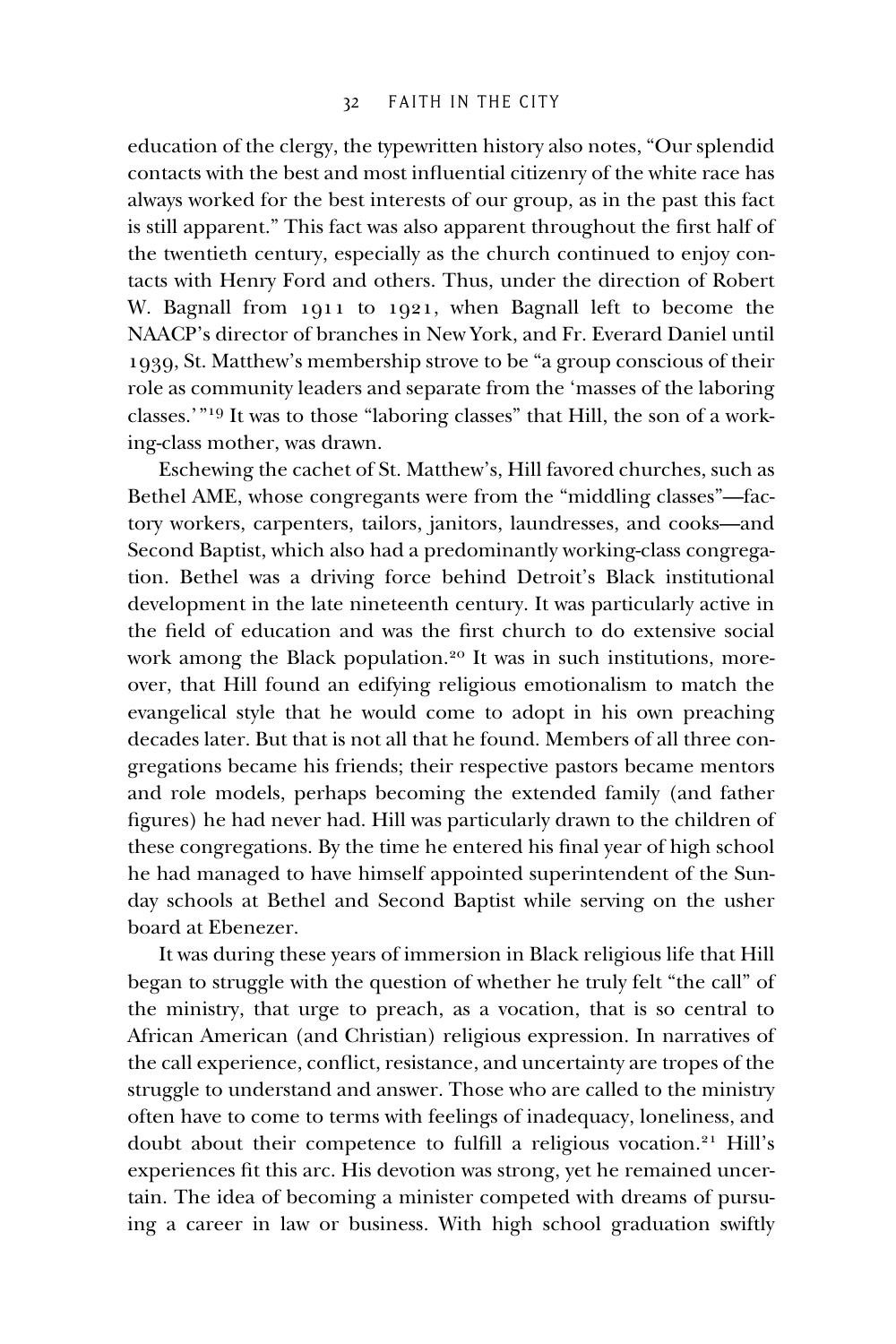approaching, Hill chose business. He was wary of leaving home, and the family finances were as precarious as ever, but, with his mother's blessing, he headed to Ypsilanti, Michigan, to attend Cleary Business College, where he earned a degree in business administration.

Cleary was a relatively good vocational school. It was predominantly white but not racially exclusive. Moreover, and perhaps more important, it was close enough to Detroit (about thirty miles) that Charles could return home nearly every weekend to continue his Sunday school and other church duties. The short bus ride home every Friday or Saturday also gave him the opportunity to visit with his mother. She never failed to prepare his favorite foods or to hand wash and press a stack of white shirts so that he would look "presentable" throughout the week.<sup>22</sup> He did well in his courses. His transcripts reveal a very basic selection of classes top-heavy with arithmetic, bookkeeping, and office practices.<sup>23</sup>

As Hill struggled to blend the secular world of weekday business studies with the spiritual world of the church, he also continued to wrestle with the question of whether he felt truly called to preach and minister. His chosen path reflects this doubt and struggle. Hill finished Cleary in 1912 and accepted an apprenticeship in the downtown offices of Black attorney William Patrick Sr. with the intent of pursuing a legal career. At the same time, he enrolled in a correspondence course offered by Moody Bible College in Chicago. This dichotomy is significant for at least two reasons. First, Hill's actions reveal the extent to which he was conflicted over the call and his future. Second, his choice of Moody tells us something about how Hill conceptualized the role of a minister.

Named in honor of Dwight L. Moody, a nineteenth-century evangelist who operated schools for "Bible work" in the slums of Chicago for sixteen years, Moody Bible College was not a traditional seminary. Rather, the institution was in many ways the perpetuation of Dwight Moody's desire to outfit laymen for the "practical work" of reaching the masses.<sup>24</sup> This appreciation for the practical side of the ministry would mark Hill's long career. He also adopted much of Moody's theological framework, which was conservative and evangelical. Hill was comfortable with fairly literal scriptural readings and interpretations—he was not a theologian in the scholarly sense—and, not surprisingly, he chose to take the "Bible Doctrine Course," ultimately receiving a degree in "The Doctrine of God, the Doctrine of Jesus Christ, the Doctrine of the Holy Spirit, the Doctrine of Man, and the Doctrine of Angels and Satan." As a field of theological inquiry it seems to have emphasized the place of mankind after the Trinity and to have regarded Satan as a real presence in the world. This type of theological conservatism is not inconsistent with a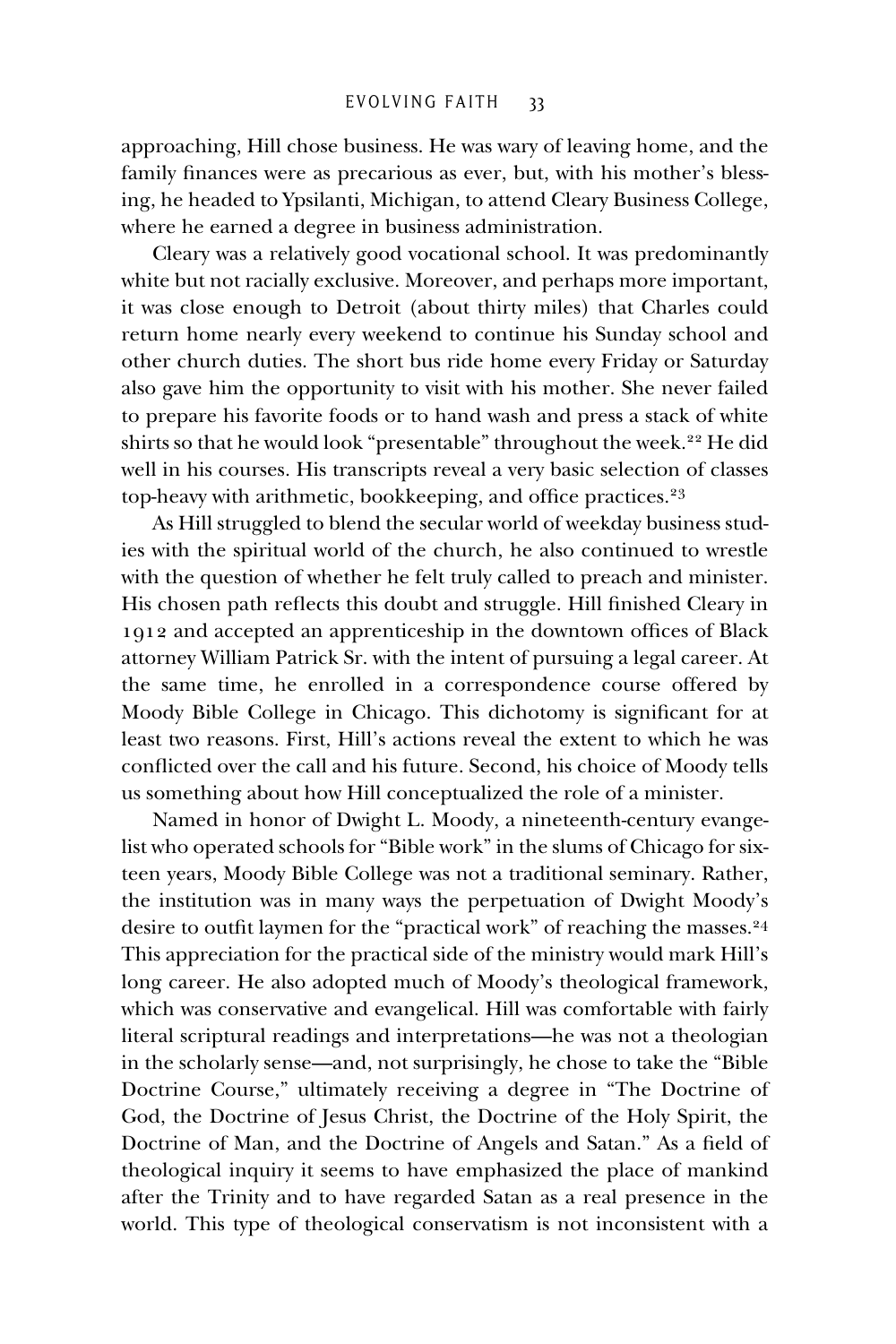radical politics, and it had the potential, realized in Hill's later work, to fuel a forthright critique of capitalism, racism, and exploitation.

Hill's degree from Moody also gave him credentials sufficient to enroll in the seminary at Lincoln University in rural Chester, Pennsylvania. On the eve of World War I, he matriculated as a probationary student. Lincoln was an all-Black and all-male college funded by the Presbyterian Church and endowed with a reputation for producing outstanding graduates. "The Black Princeton," as it was known, was an ideal site for ambitious and upwardly mobile young Black men, many of whom would go on to become doctors, lawyers, businessmen, and, of course, ministers.

Religion played a major role in the founding and running of the school. When Lincoln was founded in 1854, its primary mission was to oversee the Christian education of Black men and prepare them to evangelize in both the United States and Africa. By the time of Hill's arrival in 1914, this mission had become broader and much more secular overall. Simply put, the impetus to evangelize became wedded to and perhaps submerged within the drive to "uplift" socially, economically, and politically. Moreover, as one of the first institutions dedicated to higher learning for African Americans, Lincoln's administrators eschewed the Tuskegee-inspired trend toward industrial education. Instead, they chose a path that would make their university "a leading example of an institution devoted to the creation of W. E. B. DuBois's 'talented tenth.'"<sup>25</sup>

The talented-tenth ideal is often derided (in some cases rightfully so) as mere elitism. As historian Kevin Gaines points out, "this emphasis on class differentiation as race progress," could produce distressing results. "Amid the legal and extralegal repression," he argues, "many black elites sought status, moral authority, and recognition of their humanity by distinguishing themselves, as bourgeois agents of civilization, from the presumably undeveloped black majority; hence the phrase, so purposeful and earnest, yet so often of ambiguous significance, 'uplifting the race.'"26 This is not to suggest that racial uplift was completely devoid of positive features. Indeed, uplift was also rooted in a tradition of service and social responsibility—an "each one, teach one" understanding of collective struggle and social emancipation. When underpinned by religious faith, particularly the desire to see to it that others were right with God, uplift focused on both this world and the next. Such a call to service shaped Hill's life and career. It had been inculcated years ago in the churches he joined as an adolescent, cultivated during his years at Lin-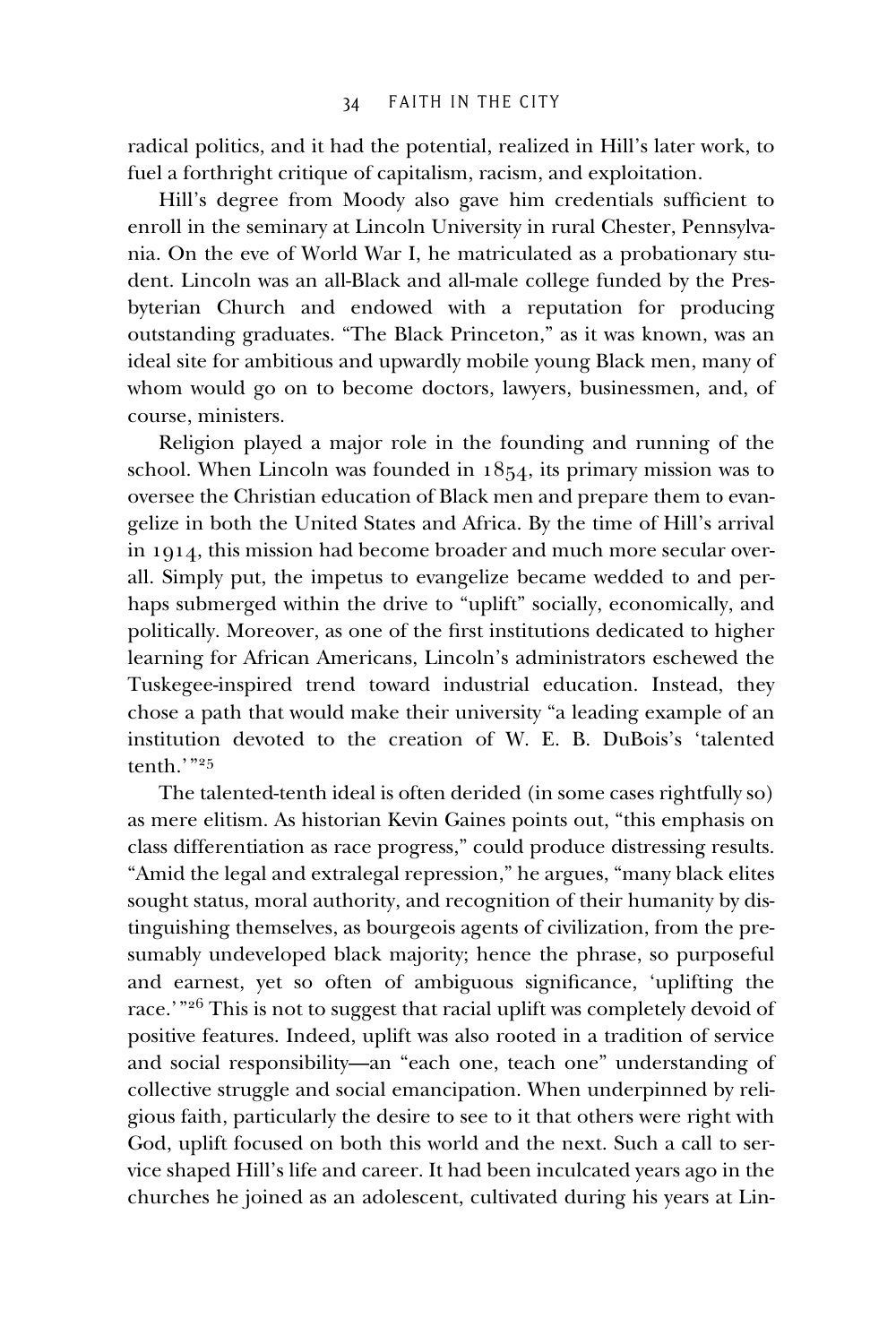coln, and fully expressed in his ministry at Hartford, whose motto was "We gather to Worship, We depart to Serve."

The Lincoln experience seemed to shape Hill in other ways as well. Its diverse student body afforded him the opportunity to interact with young men from different geographical regions; because of Lincoln's continuing commitment to training African students, he also met students from different countries. The entering class of 1917, for example, was almost evenly divided between men from southern states, especially Georgia, and northern ones, especially Pennsylvania. The student body was also socioeconomically diverse. The administration kept tuition low and often allowed students to graduate with debt. While this policy would eventually prove disastrous from an administrative and financial standpoint, it gave financially insecure students such as Hill the chance to receive a first-rate, liberal-arts-based education.

Lincoln had an all-Black student body, but until 1930 its faculty was exclusively white. It was also a nonreformist institution that sought to "minimize militant attitudes and maintain a low profile in the region."<sup>27</sup> Relatively conservative in outlook, the administration struggled to articulate the potentially nonconservative goal of educating a Black elite in neutral terms. Thus, the students relied on one another to collectively negotiate the ambiguities at the heart of the institution. The faculty, while charged with the responsibility of cultivating a group of exceptional Black men capable of "redeeming" their race, tended to remain aloof from students both socially and ideologically. By all accounts, racial equality and racial justice—national and international—were rarely discussed in the classrooms, where strict decorum was maintained at all times. This neglect of pressing racial issues, coupled with the social distance between students and faculty, surely helped to encourage the creation of an extracurricular culture of evening "bull sessions" and informal debates on such topics as national and international politics, the Black rights agenda, the war, and colonialism. Copies of Black publications such as the NAACP's *Crisis* magazine were circulated and discussed among students, and the need for heightened militancy in the struggle for equality was always a topic of conversation. $28$ 

A religious sensibility was also pervasive at Lincoln, both inside and outside the seminary, where Hill was enrolled. In keeping with the school's heritage, all students were required to take two academic semesters of religious studies, and attendance at weekly chapel services was mandatory. In this regard Lincoln was part of the mainstream of Black education, in which all education was to some degree religious. Accord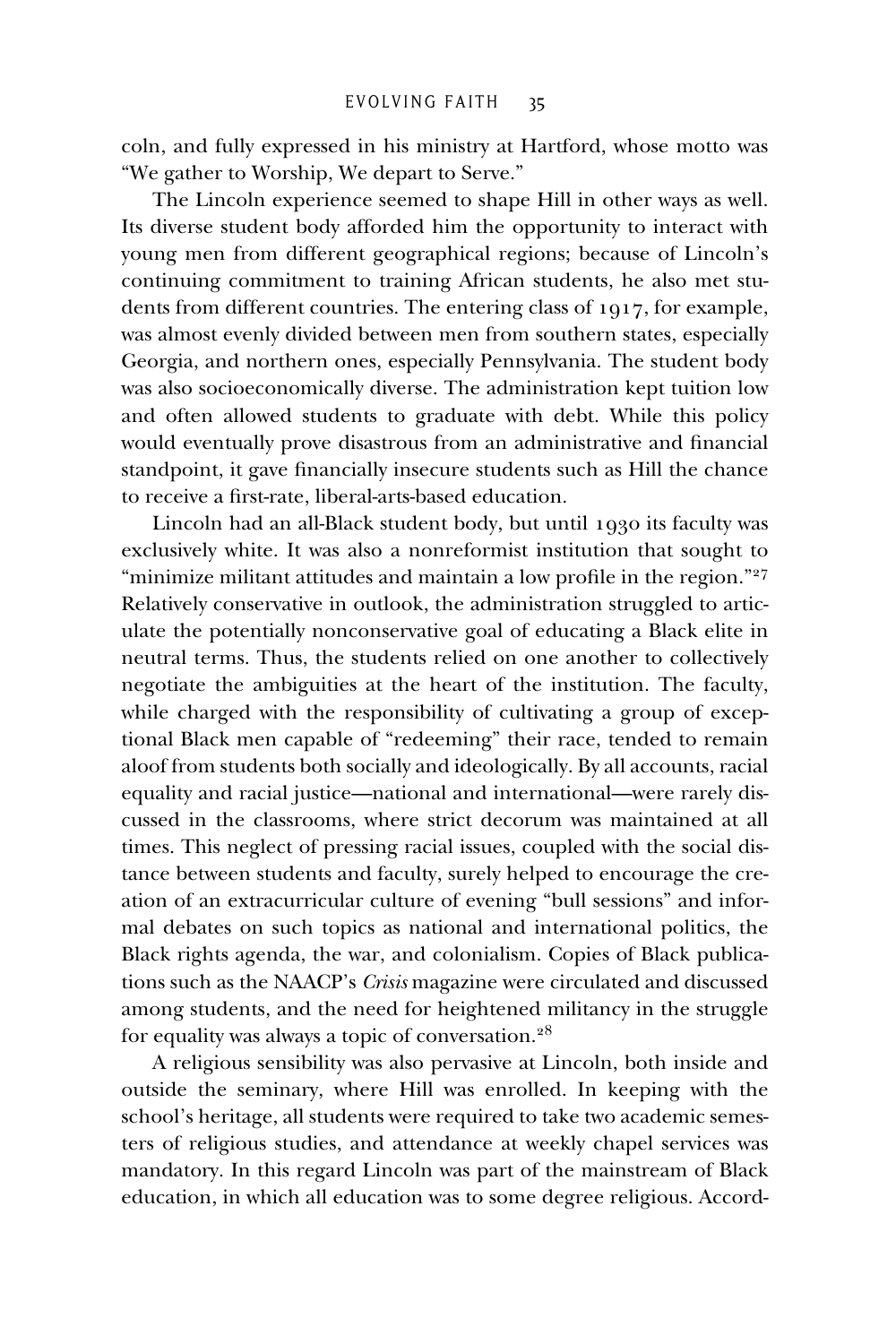ing to Horace Mann Bond, a Lincoln graduate who became the college's first Black president in 1945, the university was constructed on a set of well-defined religious principles. "Lincoln University," he wrote, "is a spiritual, intellectual and social institution."

Its basic theme derives from the idea that there is but one God. A monotheistic religion, principally the handiwork of the Jews, has the necessary corollary that God is the Father of all mankind: the children of God are Brothers.<sup>29</sup>

The "Fatherhood of God" and the "Brotherhood of all Mankind" are concepts whose deeper meaning and significance exceed their prima facie simplicity. If, as the Bible insists, "God is no respecter of persons" and all men and women are equal in His eyes, then racial prejudice and social intolerance are necessarily sinful and immoral.

All the available evidence about Hill's style of preaching and ministering to his flock, not to mention his broader political theology, shows that this ethos infused his life and work. "He preached the Bible," as his son put it. He was also "holistic in his theological view," recalled the Rev. Charles G. Adams, who grew up in Hartford, was mentored by Hill, and assumed the pastorate of the church when Hill retired. "He was very cosmopolitan and universalistic."<sup>30</sup> This universalism, or religious ecumenicalism, is hardly surprising given that Hill was baptized Catholic, raised at a German Protestant orphanage, prayed at both AME and Baptist churches, and graduated from a Presbyterian seminary. This same ecumenical spirit extended to his later political associations.

Hill's seminary training was strict and traditional; basic requirements would have included course work in biblical archaeology, homiletics, systematic theology, apologetics, Old Testament exegesis, pastoral theology, and expression.<sup>31</sup> Like many of his classmates, he no doubt came to Lincoln with his own ideas—many of which had been formed through his experiences, especially in Black churches, and in his correspondence course at Moody—about the Bible, Christianity, and their place in the world. In Hill's case these ideas translated into "a brand of Christianity [that] demanded activism in society on behalf of the oppressed, the underdog,"<sup>32</sup> which is a classic expression of both the social gospel and the prophetic strain within African American Christianity. This is not to suggest that either the social gospel or prophetic Christianity was part of the Lincoln curriculum, but certainly students were free to work out their own understandings of the relationship between these traditions and the theology they studied in the classroom.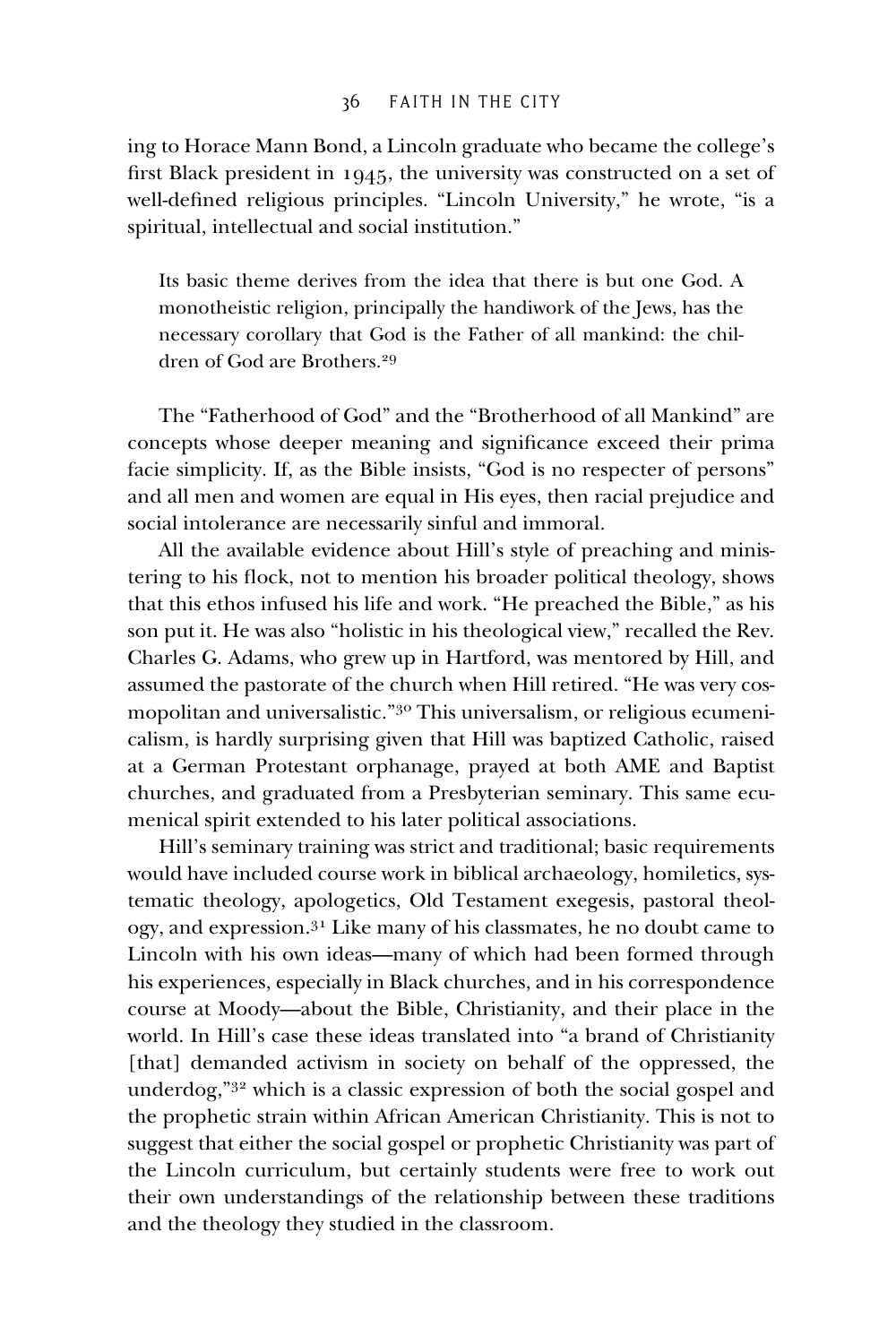At the time of Hill's tenure at Lincoln most of the faculty were either Presbyterian clergymen or laymen, many of whom had trained at Princeton. The seminary's orientation was therefore toward a blend of Calvinism and religious humanism. If the humanist idea that all men and women are equal in the eyes of the Lord formed one pillar of religious education at Lincoln, then the Calvinist doctrine of election—the idea that God has chosen a particular group of people for a particular destiny and that salvation comes through grace not works—formed the other. This doctrine of election and salvation not only conformed to the university's missionary outlook; it also offered a religious justification for the notion of a talented tenth that would go forth and uplift the race.

Hill imbibed this spirit as he worked out his own political theology. At its heart, this theology can best be thought of in terms of the "evangelical liberalism" constructed by "serious Christians" searching for a theology that could be believed and embraced by "intelligent moderns." This evangelical liberalism was both Christ-centric and biblically based. It was Christ-centric to the degree that it expressed the essential features of Christianity—the person and work of Jesus Christ as savior—in terms suitable to a modern world plagued with the social sins of racism and exploitation. And it was biblically based insofar as the scriptural teachings were accepted because of their intrinsic worth and epistemological value.33 Even during these years (roughly 1914 to 1918), glimmers of Hill's affinity for evangelical liberalism can be seen, whether in his volunteer service as secretary of the Young Men's Christian Association's (YMCA's) National War Work Council or in his pursuit of an advanced teaching certificate through the Pennsylvania Sunday School Association. The Sunday school movement has, after all, always been part of a broader evangelical mission.34

After four years of wrestling with theological concepts inside the classroom and debating racial politics with his fellow students after hours, Hill was prepared to begin his career as a licensed minister. His mixture of Bible-thumping evangelism and social activism was already in evidence. Selected to give one of the commencement addresses for the graduation of the class of 1918, Hill chose the provocative title "Religion, a Man's Job" (sadly, the text of the speech has not survived). He and many of his classmates listening that afternoon had forgone military service—a major expression of Black manhood at the time. But perhaps they saw themselves as soldiers of a different kind, as young men able and willing to do the "man's job" of ministering to the faithful and pressing the cause of Black rights. Like their counterparts returning from the war, Hill and his classmates were no doubt inspired by what many took to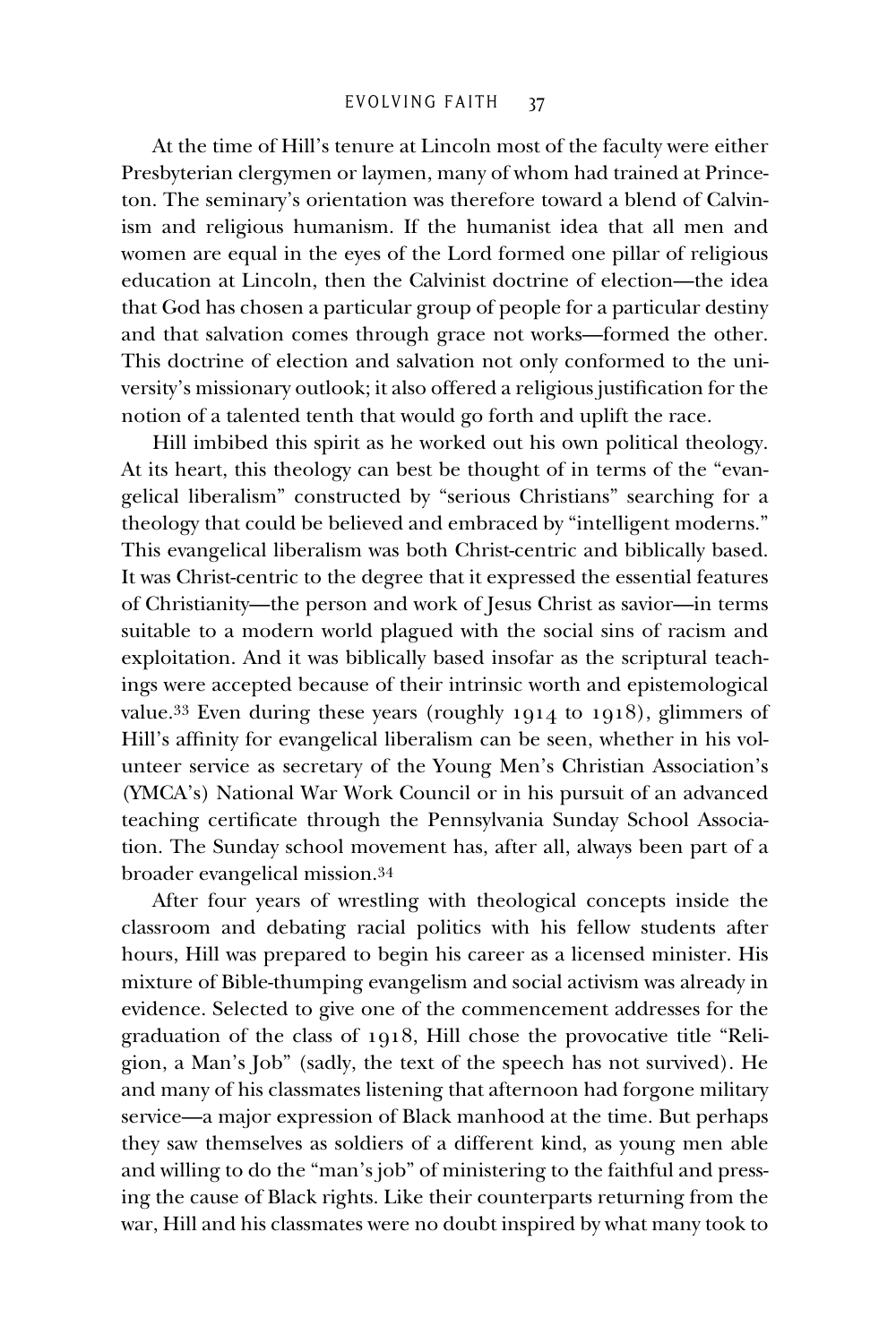be a new and growing African American militancy. During the war, W. E. B. DuBois had echoed the sentiments of many when he advised Blacks to "close ranks" around the country and engage in patriotic, albeit segregated, service. Now, at war's end and with segregation unabated, he proclaimed: "We return. We return from fighting. We return fighting. Make way for Democracy! We saved it in France, and by the Great Jehovah, we will save it in the United States of America, or know the reason why."35

Hill would have surely seen himself as one of DuBois's "soldiers of democracy." He would have also seen himself as one of the "new" Negroes. The same generation that would discover "newness" all round itself—New Humanism, New Thought, New Woman, New Criticism would also discover a New Negro. As Asa Philip Randolph, then editor of the *Messenger* (billed as the only "radical black socialist magazine in America") put it at the time, "The New Negro arrived on the scene at the same time of all the other forward, progressive movements."36 A product of both war and migration, this New Negro was, or so many claimed, no longer willing to turn the other cheek while his political rights were ignored and trampled, his labor exploited, and his demands for social equality and social justice mocked. Black Americans, declared Alain Locke some years later, were no longer willing to be "something to be argued about, condemned or defended, to be kept down or in his place or helped up, to be worried with or worried over, harassed or patronized, a social bogey or a social burden." Although this New Negro was partially the product of artists, intellectuals, and middle-class activists, it was not without a material basis in the changing everyday lives of large segments of the African American population.37

The beginning of the "Great Migration"—from rural to urban and South to North and West—was an important expression of agency and self-determination, as millions of African Americans struck out in search of better lives for themselves and their children. The scattered outbreaks of anti-Black violence that greeted the appearance of this New Negro especially during the Red Summer of 1919—are one indication that white communities across the country felt the need to keep Blacks, new or not, in their (subordinate) places.<sup>38</sup> "When some of the soldiers came from World War I," Hill recalled, "they had gotten used to larger privileges and so they were making a demand and being pushy."39 And Hill, who pledged to take up the man's job of religion during this sickening wave of anti-Black violence, was in favor of pushiness.

In the midst of the celebration of the New Negro and the concomitant racial violence, Hill returned home to Detroit and was ordained in the Baptist faith. Although Detroit escaped the outbreak of a full-fledged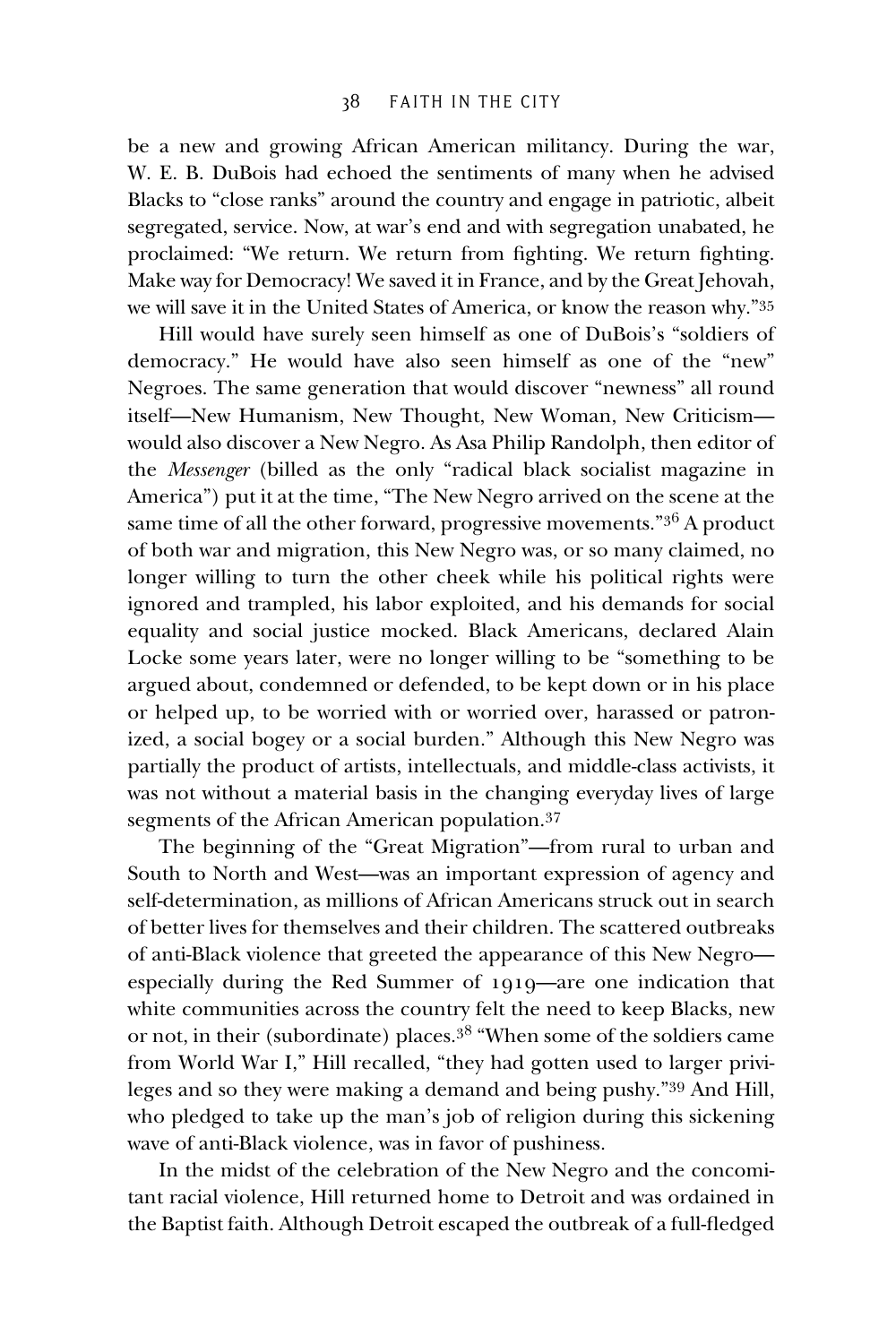race riot, there were a number of clashes between Blacks and whites, especially during the spring of 1919, as the postwar recession led to a more competitive job market. Periodic violence at the factory gates, particularly when Black workers were used as strikebreakers and scabs, also helped to keep racial tension high. Moreover, the bombing of homes as a means of forcing Blacks out of previously integrated neighborhoods and preventing new arrivals, which had begun as early as 1917, became frequent by 1920.40 But Hill returned not only to a city of increasing racial tensions and violence. He also returned to his mother's Jay Street house and one of the churches, Second Baptist, that had provided him with a spiritual home. Accepting a position as assistant pastor, Hill benefited from a familiarity with the congregation's older members that came from his being a former member and Sunday school superintendent. Less familiar were the church's newcomers—the steady flow of Black southern migrants who had been arriving in the city since the beginning of World War I.

Detroit had become one of the leading destinations for Black workers migrating out of the South in search of work. Between twenty-five and thirty-five thousand African American migrants took up residence there in 1916 and 1917 alone, meaning, remarkably, that the majority of the city's Black population—which numbered over forty thousand in 1920—had arrived in that one year. A second wave of migration in 1924 and 1925 brought an additional forty thousand men, women, and children. By 1926, 85 percent of Detroit's Black population had arrived in just one decade. At the same time, the city's total population also doubled, making it the fourth-largest city in America by 1920.<sup>41</sup>

While astonishing in their own right, these numbers fail to reveal the energy and hope, as well as the misery and despair, that gripped the city's residents in the immediate post–World War I period. For some, there was a sense that the city was on the move. New industries, especially the automotive industry, were in a period of intense growth. But for others—especially the majority of the city's southern migrants, both Black and white—the "promised land" turned out to be a hell of poverty and social dislocation. Many Black migrants watched their dreams slowly die in the thirty-four crowded city blocks that comprised Paradise Valley, the old Italian east-side enclave where the vast majority of the Black population was confined from the 1920s to the 1940s.

Under the pastorate of Rev. Robert Bradby, Second Baptist had welcomed these troubled newcomers from the start. From 1915 to 1920 alone, over nine hundred new members were added to the church's rolls. Hill owed his position as assistant pastor in charge of charity and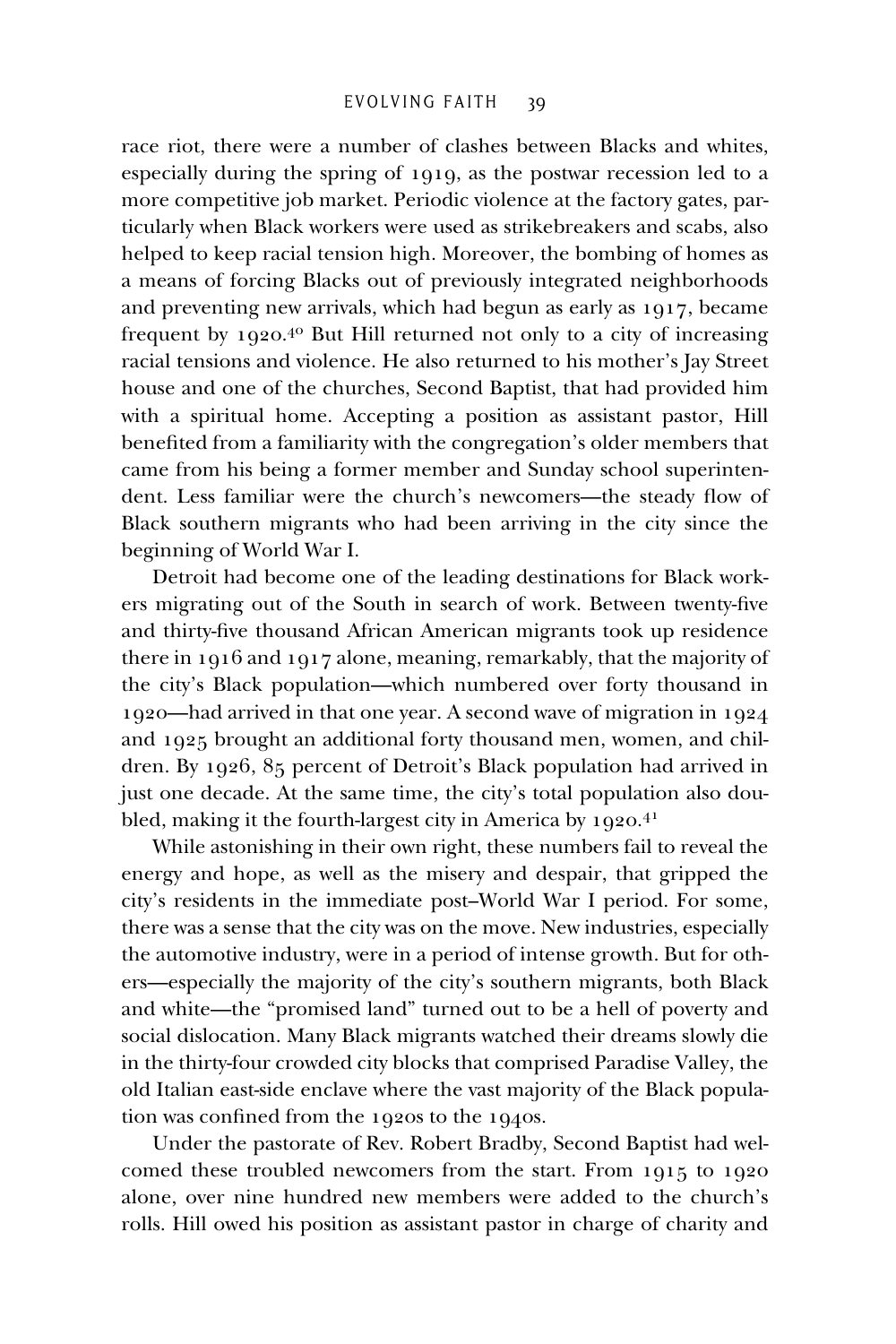educational programs to the influx. Given that so many Black southern migrants were Baptist, the church automatically benefited from the increase. But Bradby was also dedicated to outreach. In 1917 he set up a system of committees to meet the trains arriving at Michigan Central Station with offers of housing and employment assistance. As an assistant pastor, Hill was thrown into the thick of the Black community's social crisis, where housing and jobs were the most pressing concerns.

The district on the city's lower east side that young Charles had explored as a teenager was now bursting at the seams. In 1918, twelve to fifteen thousand African American residents were crowded into three square miles that had previously housed half that number. Although a number of other, smaller districts had been developed, the high-rent, poverty-ridden east side would remain the city's chief point of entry for migrants for decades. Excessive rents (as much as 50 to 60 percent higher than what whites and white ethnics were paying in other parts of the city), coupled with lower-paying, unskilled jobs, posed enormous difficulties for southern migrants.

One of Hill's duties was to assist new migrants in finding adequate housing and decent jobs. While the assistant pastor no doubt considered this part of the man's job of religion in action, it was actually a job in which women, most notably the church's Big Sister auxiliary, played the dominant role. In less than four years, this group of one hundred women had recruited hundreds of volunteers, raised over five thousand dollars, and founded a home for young women that was to stand "as a beacon-light for the protection of our girls."<sup>42</sup> The women of Second Baptist, along with other churchwomen and club women in the city, expended thousands of hours in charity work, organizing groups and societies to tend to the needs of Black southern migrants.

Second Baptist was thus a prominent place for a young, newly ordained minister to begin his career. Founded in 1836 after the First Baptist congregation split over allowing its Black congregants to vote in church matters, Second Baptist is the oldest Black church not only in Detroit but in the entire state. Second Baptist has a long and proud history of going beyond the spiritual needs of the congregation and extending itself into politics and social life. The church was a stop on the Underground Railroad (one can still see the basement rooms used to hide fugitive slaves) and hosted Frederick Douglass and John Brown.

Reverend Bradby was a distinguished leader of this important institution. Born into poverty in a rural area outside Chatham, Ontario (a background that might explain his tremendous sympathy for southern migrants), Bradby was schooled at McMaster University, a Baptist Col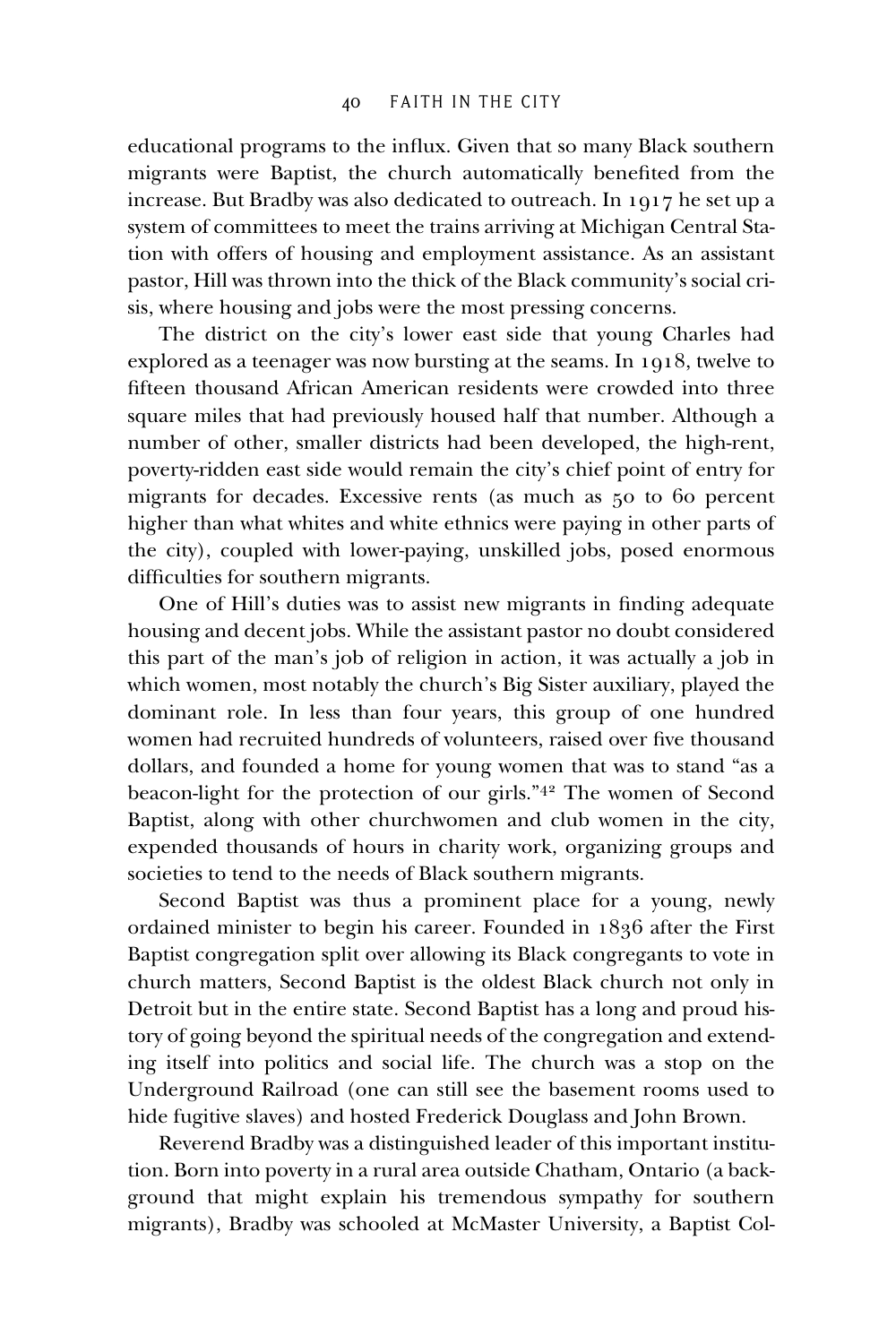lege and Seminary in Toronto. Before accepting the pastorate at Second Baptist in 1910, he had served congregations in Amherstburg and Windsor, Ontario, and Toledo, Ohio.<sup>43</sup> A self-made man and prominent religious leader, Bradby was a good role model for the young minister Hill.

Hill did not remain in the position for long, however. In 1920 he married Georgia Roberta Underwood, the daughter of a Seventh Day Adventist minister. Born in Longsport, Indiana, Georgia had lost both parents by the age of ten and was sent to live with an aunt in Ann Arbor, Michigan, where she met Hill at a convention of Sunday school teachers and administrators. Georgia Underwood Hill was a deeply religious convert to the Baptist faith. As a young woman she had once vowed that she would never be a minister's wife and would never live in Detroit. Nevertheless, she married Hill and moved into his mother's Jay Street house during the early years of their marriage. She recalled these years as hard but happy. As a profile in the *Michigan Chronicle* reports, "There was a time when she baked cookies and cakes to supplement her husband's salary. They made it a family project, and everyone was happy doing it." The family—Georgia, Reverend Hill, and his mother—were also among the first to take an active interest in selling Black newspapers, especially the *Detroit Courier.* Mother Hill would continue to sell the paper well into old age.<sup>44</sup>

Such measures were necessary because in 1920 Hill had also taken on the pastorate of his own congregation with a modest salary. His new church, Hartford Avenue Baptist (at the corner of Hartford and Milford Streets), was, in 1920, little more than a wooden shack. Organized in 1917 by Second Baptist, the church was an urban outpost located across Woodward Avenue—a neighborhood into which Blacks were slowly beginning to flow. These "west siders," who no longer wished to travel east of Woodward (the broad avenue that once served as the city's racial divider), solicited the aid of Reverend Bradby and Second Baptist—"the Mother of Hartford"—for help in establishing their own congregation. Originally known as the Institutional Baptist Church, Hartford's early membership was "made up of people of all faiths for this was the first church in the area" and was first pastored by Rev. E. W. Edwards, whose salary was paid in part by the Detroit Baptist Union and Second Baptist.<sup>45</sup> In many ways, Hartford was part of Bradby and Second Baptist's uplift effort, but it was Hill who made Hartford his own. He aspired, he once said, to make Hartford "a haven of spiritual resources for all the contingencies of life."<sup>46</sup>

Sadly, less than a year after the Hills were married their first child, Lucia, died within a week of her birth. Some eleven months later, how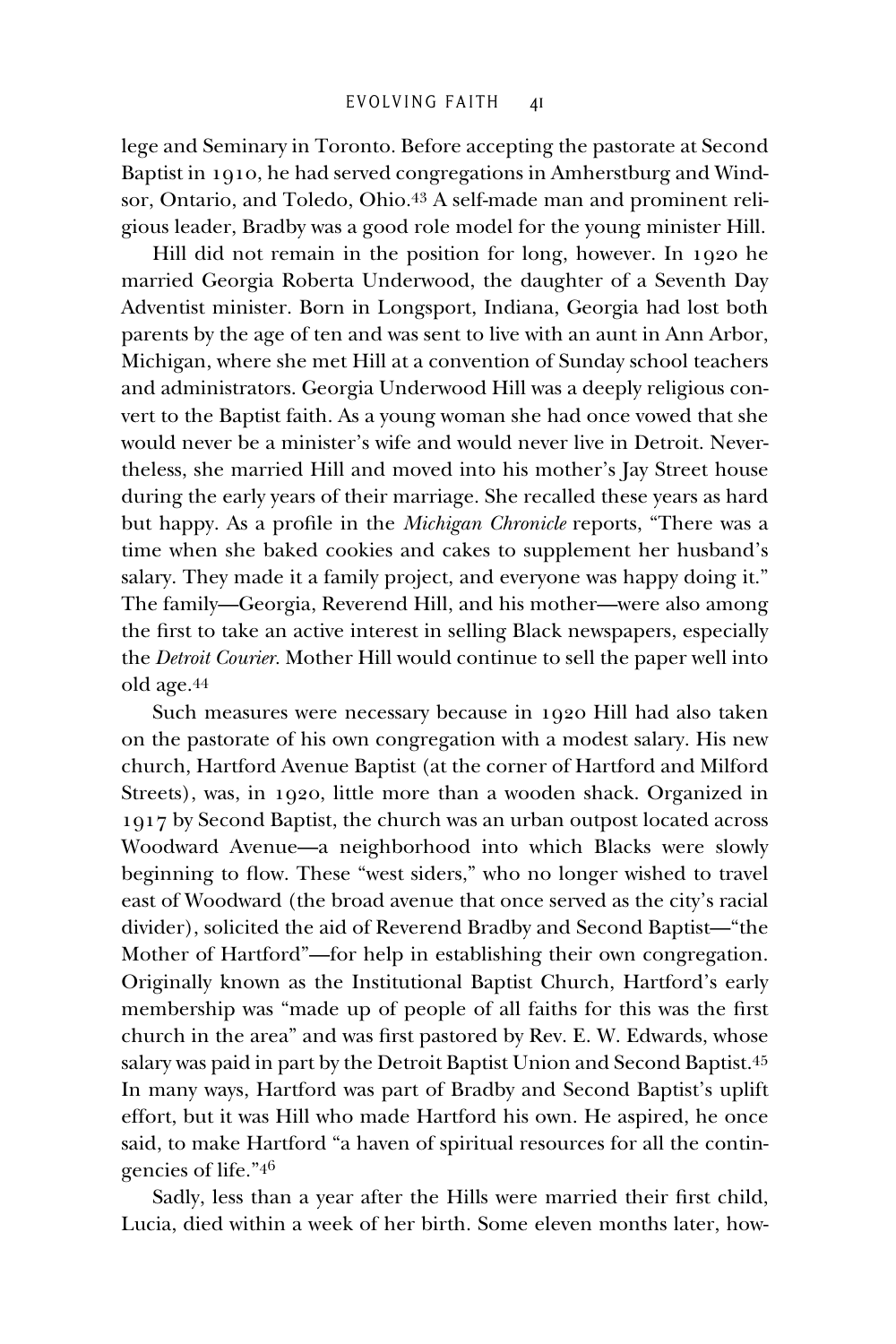ever, Charles Jr. was born, followed fifteen months later by Georgia Roberta. Within the next several years, Wesley, Lovica, Bermecia, Sylvia, Brent, and Lantz Hill were added to the clan. And as Hill's family continued to grow, so, too, did his church. From a membership of thirty-five in 1920, Hartford grew by 1926 to one of the ten largest Black churches in the city, with a membership of over twelve hundred. In part, this impressive growth can be linked to the influx of southern migrants into the neighborhood, as well as to relationship between Hartford and Second Baptist, but part of the explanation also lies in Hill's quiet charisma and his dedication to outreach and service.

Hill initiated an ambitious building project while Georgia came to relish her role as "first lady" of Hartford. She was a founding member of the Ladies Aid Society, served on the Women's Day Committee, and was a steady and dignified presence at most social functions. Once their children were a bit older, she extended her sphere of social involvement, serving on the board of the Lucy Thurman branch of the Young Women's Christian Association (YWCA). She also became an avid "club woman." Indeed, her extensive range of memberships led her children to joke that if she did not have a club to join for a particular purpose then she would surely invent one. And she did help to invent them. Over the years of her marriage, Georgia Hill assisted in organizing the Abatenjwa Club (for Detroit ministers' wives), the Interdenominational Wives Organization, and the Baptist Ministers' Wives Association.<sup>47</sup> Throughout the 1920s, both husband and wife poured their energies into church and family. While forced to live with Hill's mother to make ends meet, the family was still better off than the majority of the church's members.

When the Ford Motor Company shut down its plants in 1927 because of a model change, thousands of African American men were suddenly cast out of work, increasing the hardships suffered by workers and their families—many of whom were still reeling from the economic recession of 1920–21. Hartford's resources for coping with this disaster were minuscule compared to Second Baptist's, but Hill strove to find ways to lessen the hardships faced by his congregants, not only through the word of God and weekly spiritual communion but also through various forms of cooperative economics. He urged his congregants not to stay away from the church just because they didn't have money. Operating under the belief that God helps those who help themselves, the church held coal drives and arranged for the distribution of day-old bread from Detroit's Awrey Bakery. Although Hill stolidly refused "favors" from powerful "outside sources," Hartford also had some success in running its own small employment agency.48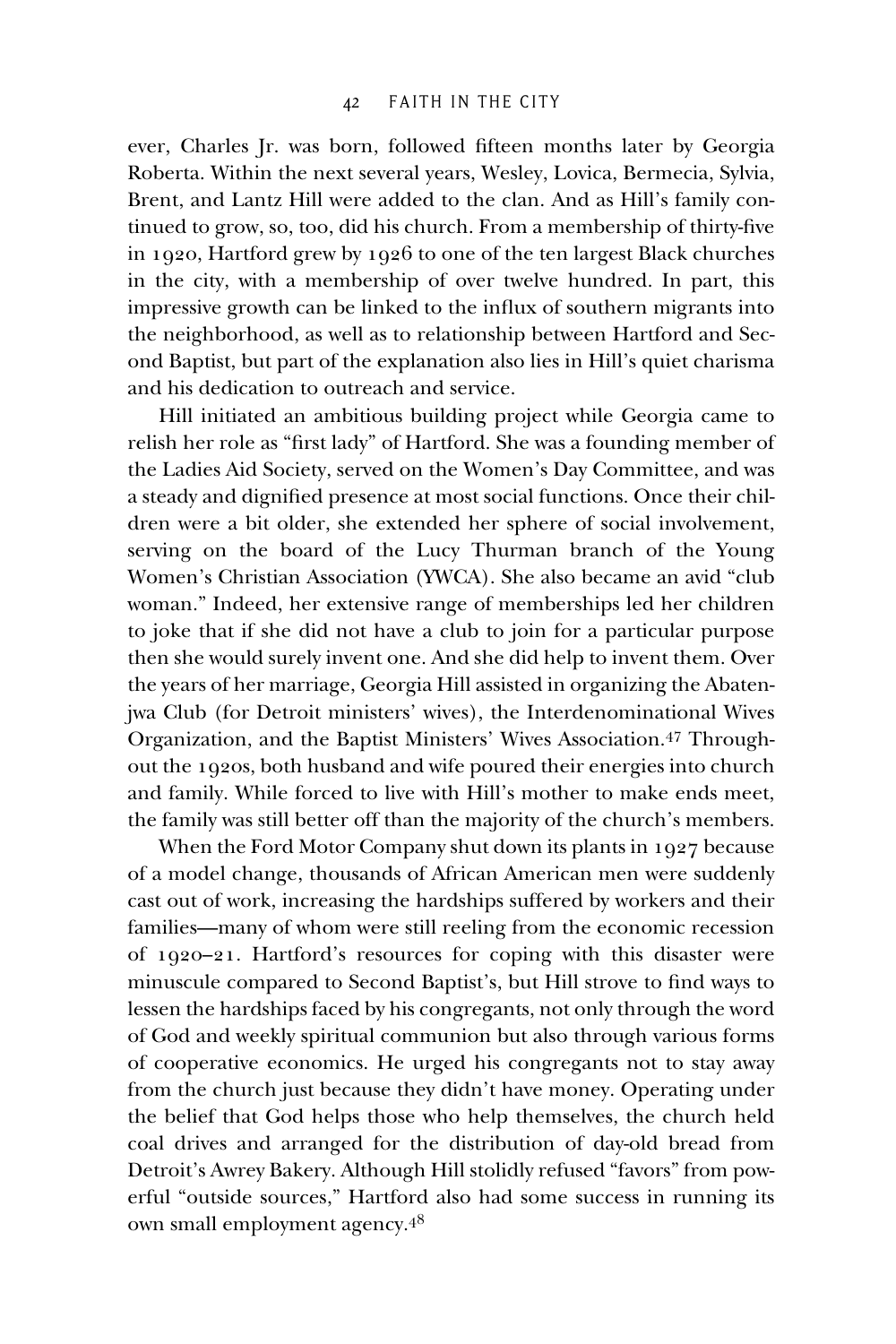But life was not all work and struggle. Reverend Hill saw to it that the church held dances and social forums, especially for young people, and he often organized the church's athletic programs himself. He had been an avid volleyball player while at Lincoln and even did some traveling on the Black volleyball circuit; he was always willing to get a game up. During these years and throughout the Depression, Hill would also make pancakes every Saturday for his children and their many friends. His eldest son remembers that the operation required at least two massive bags of flour and a good deal of coordination. Reverend Hill also made his own syrup—which calls to mind his late-night forays into the orphanage cellar.49

Hill and family also valued more restful types of recreation. Every summer they spent at least two weeks at various lakefront spots, where they would slow down, commune with nature, and take stock of their lives. Initially these family vacations were based in Mackinac City, at the very northern tip of Michigan's Lower Peninsula, where other Black families were few and far between. While the Hill family escaped the hustle and bustle of city life during these outings, they did not escape racial prejudice and de facto segregation. Indeed, Hill's children still recount stories of their summer experiences with racism—not being allowed in certain hotels, restaurants, and, significantly, certain white churches. Still, church services were mandatory. When they could find nowhere else, the family held its own private services presided over by Reverend Hill.

The family eventually saved enough money to secure the purchase of a piece of land in Harbor Beach, Michigan, in 1951, which they christened Cha-Hill-Gia, an odd amalgamation of their names. The actual purchase was accompanied by racial indignities—a white friend had to close the deal on Hill's behalf—but the lakefront site became a personal retreat for Hill, his family, and, on numerous occasions, friends and members of his congregation.

Harbor Beach was also the birthplace and hometown of Frank Murphy, whose famed career intersected with Hill's and many of those within the city's Left at numerous points. Murphy was rising during this period from a liberal Recorder's Court judge in Detroit to the city's mayor throughout the Depression, and then later to governor and Supreme Court justice.<sup>50</sup> The town of Harbor Beach, however, was not always as liberal and fair-minded as its favorite son. Georgia Hill recalled that when the family first arrived "we noticed that they seemed to resent us. Even when I would go to the drugstore, they always gave us what we wanted, but it seemed as if they didn't want to touch our hands."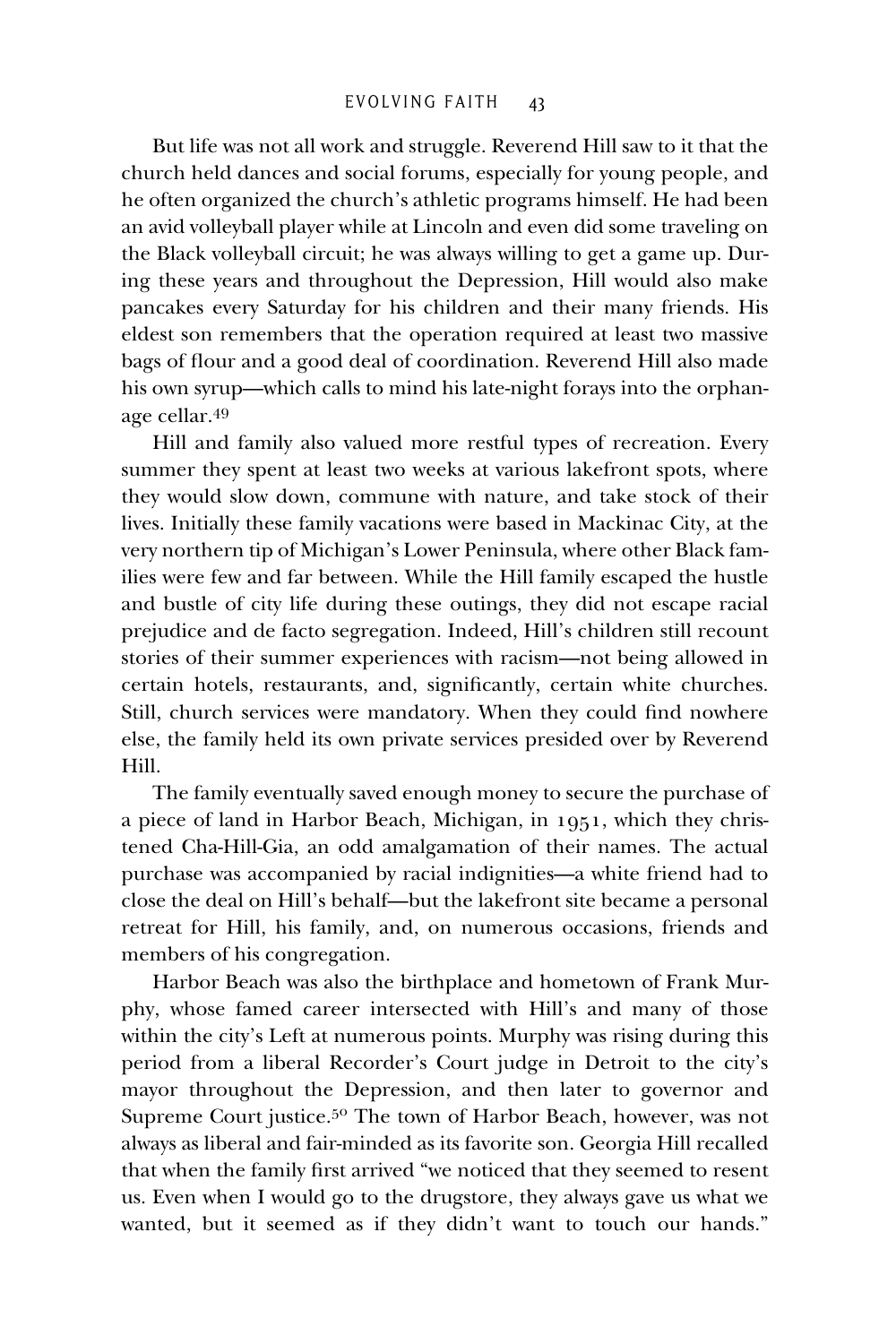Undaunted, the Hills continued to make friendly overtures, and the tensions gradually subsided or were at least pushed below the surface. Revealing her own class predispositions (attitudes that she shared with her husband), Georgia Hill continued: "We'd get a little odd feeling, but afterward they found out that we dressed as well as they dressed and we ate the same food, and our place looked as nice as theirs and better."51

Owning their own home in Detroit and a lakefront summer cottage far outside the confines of the city were still years away for the Hill family. By the late 1920s, however, Hill's life was good. He had his own church, a growing family, and a solid reputation within the Black community. Approaching his late twenties, he was in good health and well on his way to achieving middle-class standing. To all of these blessings he would add the harsh realities of political struggle.

## WHAT KIND OF ACTIVISM?

The details of Charles Hill's political development are a bit fuzzy, but some basic observations can be made from the evidence. It is clear, for example, that throughout the 1920s, as Hill worked to build his church and enlarge his congregation, he was still negotiating his class identity. On the one hand, his educational pursuits suggest aspirations to become a solid citizen and a member of the Black middle class like his absent father, Edward Hill. On the other, he must have retained some loyalties to the working-class life of his mother, Mary, who continued to work at the various odd jobs that had financed her son's education until, in the early 1940s, a leg injury failed to heal properly.

Happily, the church provided a perfect opportunity for Hill to reconcile these two aspects of his identity. Hartford's decidedly working-class character allowed the young pastor to satisfy his aspirations for middleclass respectability without betraying his loyalty and sense of belonging to the class of his birth and childhood. To this end, Hill infused every aspect of Hartford with an ethos of service. Moreover, the church provided him, as it had so many others, with a fast track into politics. As one close observer put it, "For answers—for salvation—people turned to the church and politics. In many cases, the two were symbiotic. Every pastor had a political position, and every address had multiple purposes."<sup>52</sup>

At this point in his career, Hill's political outlook did not place him too far outside the mainstream of the Black middle class and the city's Black clergy, most of whom seemed to accept the prevailing ideology of racial uplift. The idea of an educated elite responsible for "lifting as they climbed" and providing services to their less fortunate brothers and sis-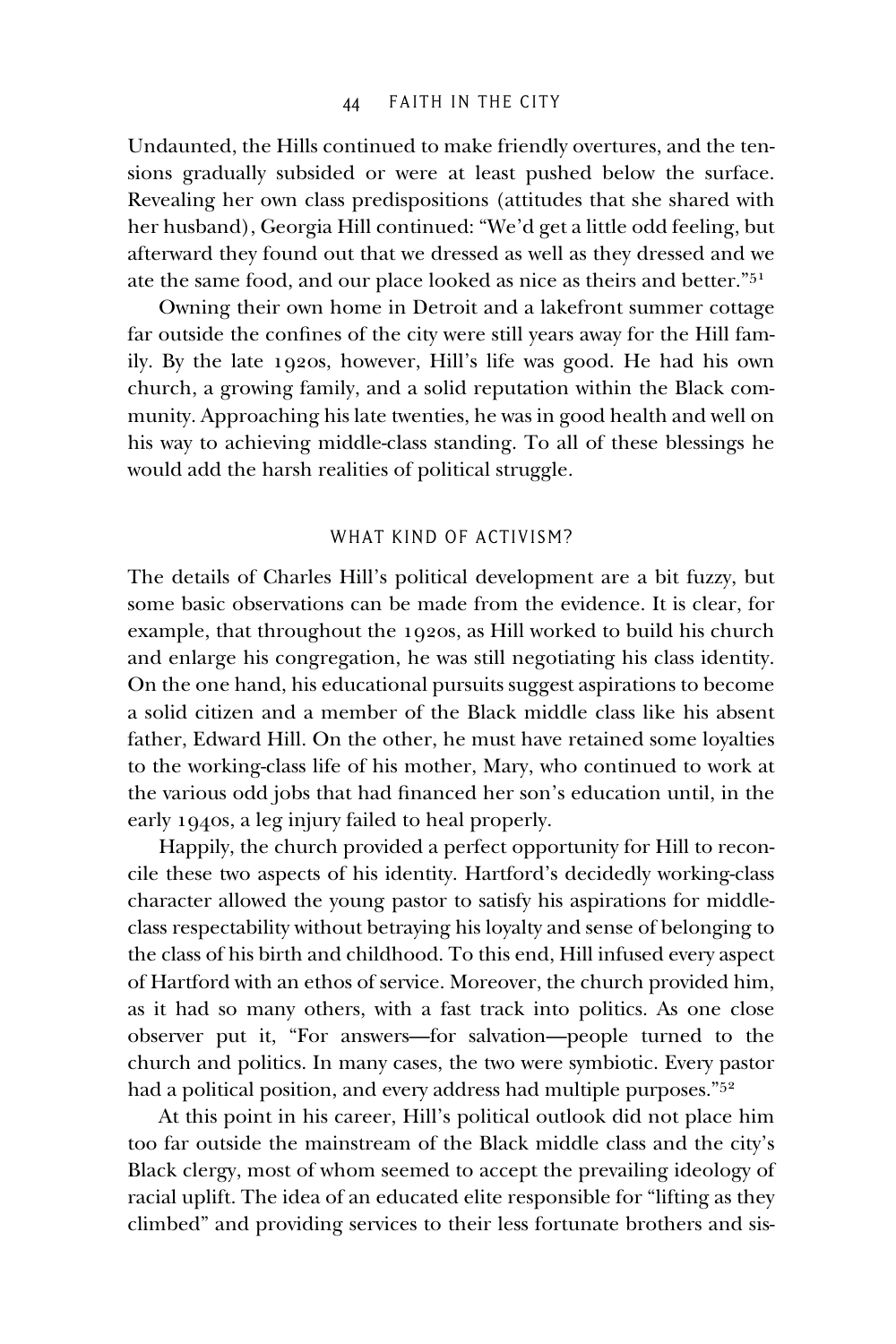ters was, after all, entirely consistent with the tenor of his education at Lincoln and his prior experiences within Black religious communities such as Bethel and Second Baptist. Hill, who maintained the habit of wearing crisp white shirts, would most likely have approved of such initiatives as the "Dress Well Club," which stressed the necessity of proper attire and deportment in public. Outside the church, but within this ideological framework, Hill worked with the local YMCA and maintained a membership in Detroit's NAACP chapter. The former seemed to satisfy his continuing interests in Christian education, while the latter probably spoke to his interests in the law, social justice, and integration.

Hill was a mighty proponent of integration—so much so that he made a habit of welcoming whites into his church. This upset some of the Black congregants. There is an old joke that eleven o'clock Sunday morning is the most segregated hour in America. Some wanted to keep it that way. "I remember when I first took the church," Hill remarked, "at any time when a white citizen came in, they'd [his congregants] ask what business they had here. Why didn't they go to their own churches?" His characteristic response was to chastise his congregants for their "black chauvinism," which was, according to Hill, was "as bad as its white counterpart."53 Given his long-standing commitment to integration on all levels of society, he began working with the local NAACP while he was still an apprentice to attorney William Patrick.

Working with Patrick, Hill had aided in the preparation of the fourteen lawsuits that the Detroit branch had brought against local movie houses and theaters, which confined Blacks to specific sections or barred them altogether. He also had the opportunity to participate in a vigorous NAACP campaign against a state bill outlawing interracial marriage.54 The local NAACP attracted further national attention in the wake of its successful handling of the 1926 Ossian Sweet case. Sweet was an African American dentist indicted for murdering a member of a white mob that had threatened his family while it was moving into a previously all-white neighborhood. Clarence Darrow's defense work on behalf of the NAACP and the Sweet family made this an especially high-profile trial.<sup>55</sup> For Hill, who had begun to contemplate moving his own family into a predominantly white neighborhood on the city's west side in order to be closer to his church, the Sweet case must have touched not only a political nerve but personal one as well. His attention to the case is evident in the many updates and pleas for financial assistance that he inserted into his Sunday sermons. In 1945 he did purchase a home on the west side on West Grand Boulevard. As with the purchase of the lakefront property, a white friend closed the deal on his behalf.<sup>56</sup>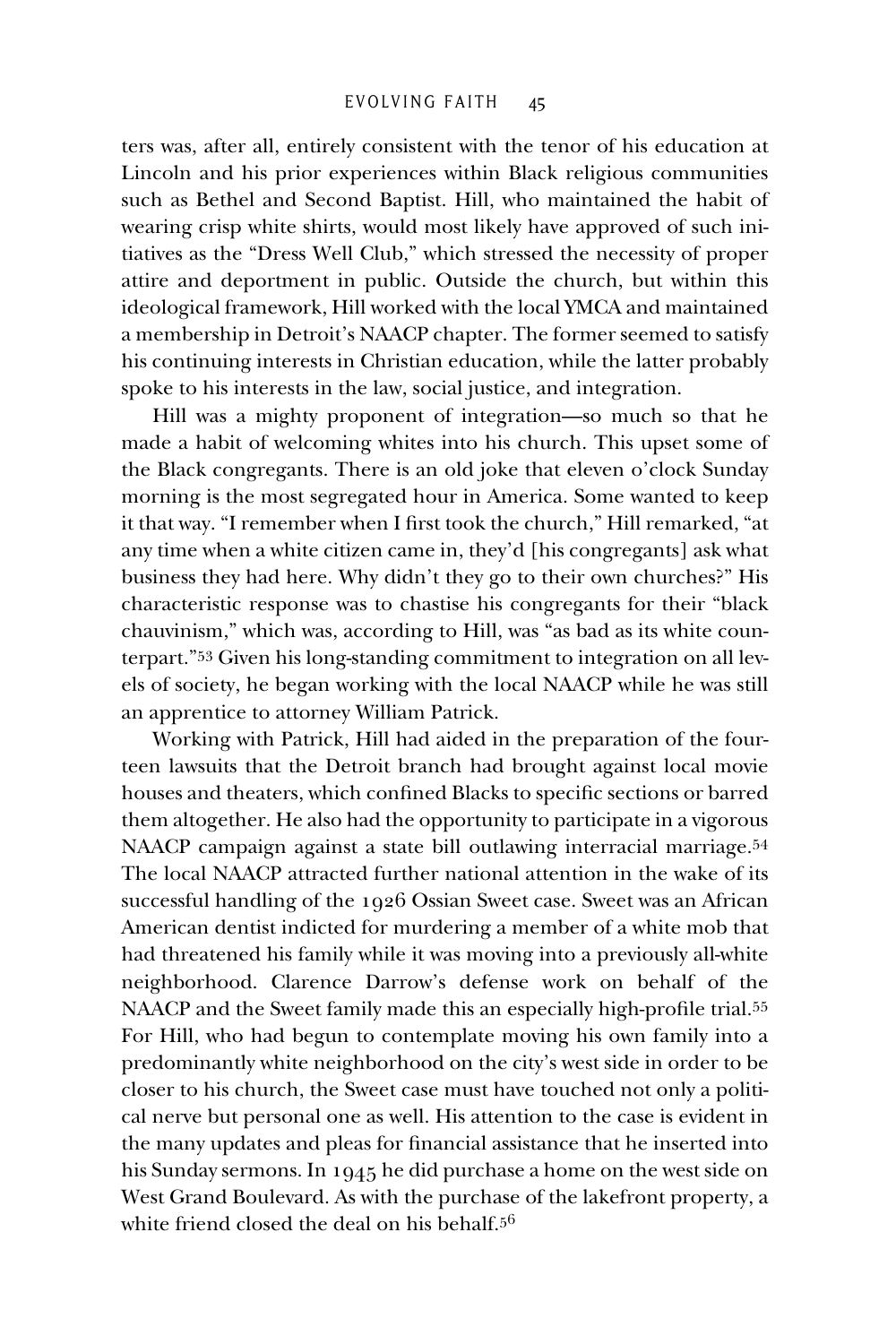Throughout the 1920s, Hill hovered on the periphery of both the NAACP and the YMCA leadership. Whether by choice or circumstance, he was not admitted into the upper echelon of common leadership that linked the NAACP and the Detroit Urban League with influential Black churches, newspapers, and other high-profile community organizations such as Dunbar Hospital. Reverend Bradby of Second Baptist and Rev. John Bagnall of St. Matthew's Episcopal, for instance, worked closely with the DUL, and were contributing editors of the Black-run *Detroit Tribune;* over the years both served as president of the Detroit NAACP, with Bagnall moving on to the national office as director of branches. Another former president of the Detroit NAACP, William Osby, was a member of the DUL Board, a trustee at Dunbar Hospital, and a trustee at Second Baptist. John Dancy, head of the Detroit Urban League, had ties to at least six different race-improvement agencies and organizations, including the state Negro Welfare Bureau, Alpha Phi Alpha fraternity, the YMCA, and the Detroit Federation of Settlements. Along with Reverend Bradby, he also maintained a close connection with the Detroit Council of Churches (DCC). While Hill associated with these men—some of whom were, like Hill himself, members of the Masons—he was not yet their social or political equal.<sup>57</sup>

Nor is there much evidence to suggest that Hill was willing, at least in the 1920s, to join those who challenged the power of these men and their organizations. J. H. Porter's Good Citizenship League (GCL), for example, which was incorporated in 1918, complained that the political elites associated with the DUL were "political bums" willing to sell their souls to the devil in their negotiations with the white establishment.<sup>58</sup> Moreover, they charged that the Urban League unduly limited the sphere of Black representation. "We are tired of picked leaders," the GCL stated in a 1921 pamphlet.

We haven't a man in Detroit that the masses of colored people can point to and really trust as a leader. Negro ministers and other worthy citizens can't reach the Civic Boards now on account of the Urban League, being the accepted channel through which all matters pertaining to Negro welfare must pass. As far as we have been able to learn, every application for aid of any kind, worthy or unworthy, that has been presented to the Board of Charity, during the last year or more, has died in the office of the Urban League, the application seldom receiving a reply.59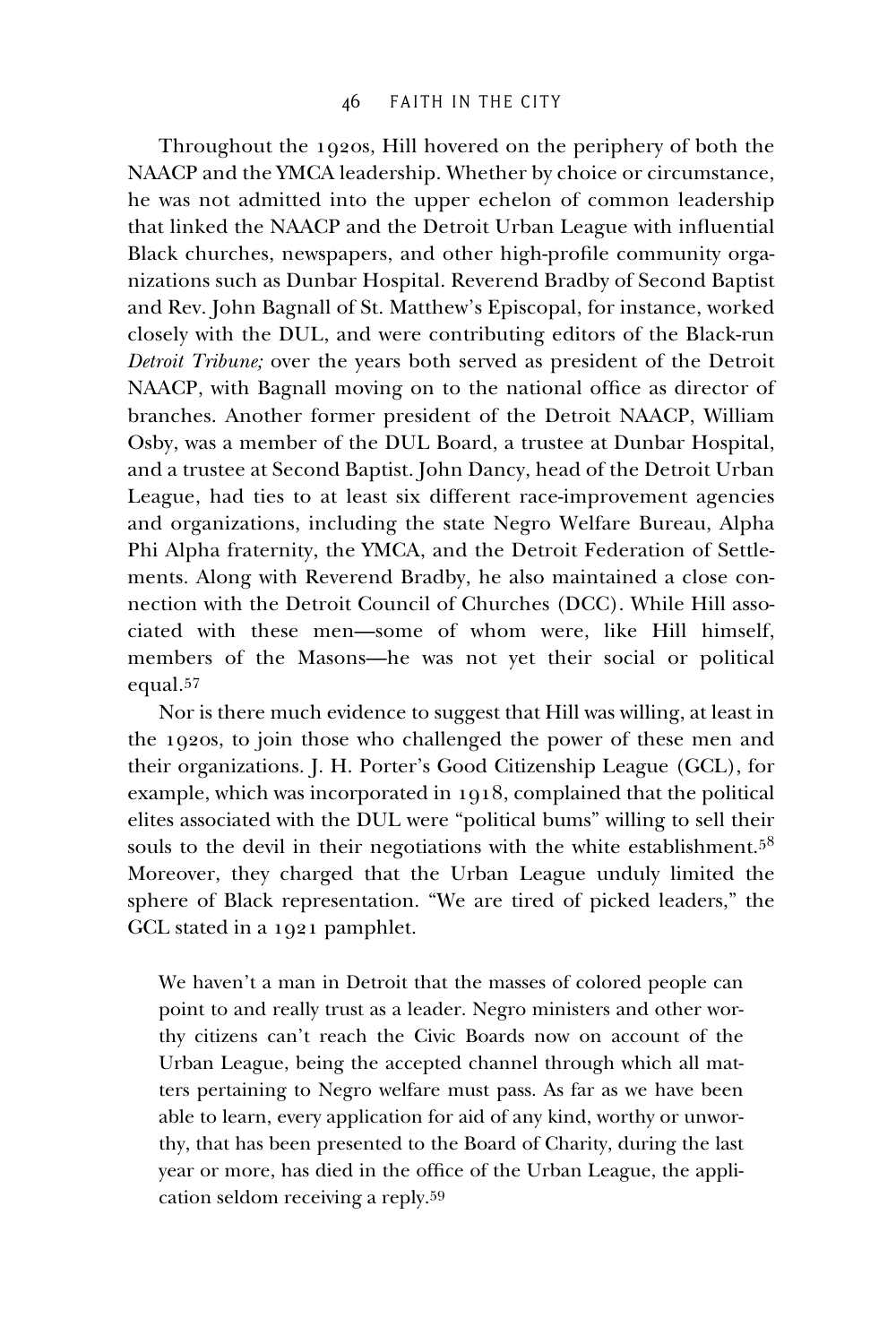For all of its outspokenness, the Good Citizenship League never achieved a mass base. Foreshadowing the anticommunist tirades that hampered the effectiveness of Black militant groups in the 1940s and 1950s, the DUL dismissed the GCL as a tiny group of "crabby, muddleheaded near reds." The group was virtually destroyed when police raided a league member's home office and arrested Porter and the group's secretary, Mary E. Jones, for distributing "inflammatory materials" in  $1927.60$ 

A much stronger challenge to the DUL-aligned Black elite came from Jamaican-born Marcus Garvey, who urged the thousands of Detroit members of his Universal Negro Improvement Association (UNIA) to cease their subservience to the "modern Uncle Toms seeking the shelter, leadership, protection and patronage of the 'master' in their organization and their so-called advancement work."61 The Detroit Division of the UNIA was founded in 1920 by a minister, A. D. Williams, who attended a UNIA convention in New York and returned home "with a red, black, and green flag" and a passion for the principles and practices of the organization. With the guidance of F. Levi Lord, a native of Barbados, who accepted the assignment of creating the Detroit branch, the division grew rapidly. It purchased a building, Liberty Hall, at 1516 Russell Street, bought stock in the Black Star Line, established drugstores, shoeshine parlors, restaurants, theaters, and a gas station, while also developing a range of internal participatory groups—the Black Cross Nurses, the Motor Corps, and so forth—that were typical of the UNIA overall.62

The interracially minded Reverend Hill would have found Garvey's brand of "racial chauvinism" unappealing. Yet the local chapter of the UNIA gained a large following in the city, especially among women. Their meetings and marches attracted upward of fifteen thousand men and women during the early 1920s. Ruth Smith, who migrated with her parents from Gadsen, Alabama, has fond memories of growing up within the organization. "My mother carried all of the girls into the UNIA so I was a member at a very young age," she recalls. "Instead of going to church on Sunday, we would get up early and go to the Detroit division of the UNIA, diligently every Sunday." A member of the Women's Motor Corps, she reminisced in a 1975 interview about large parades through the streets of the city and the extent to which "my life, my ideals" revolved around the local UNIA. She even met and married her husband through the organization. $63$ 

Smith's experiences are not unique. At its height the Detroit Division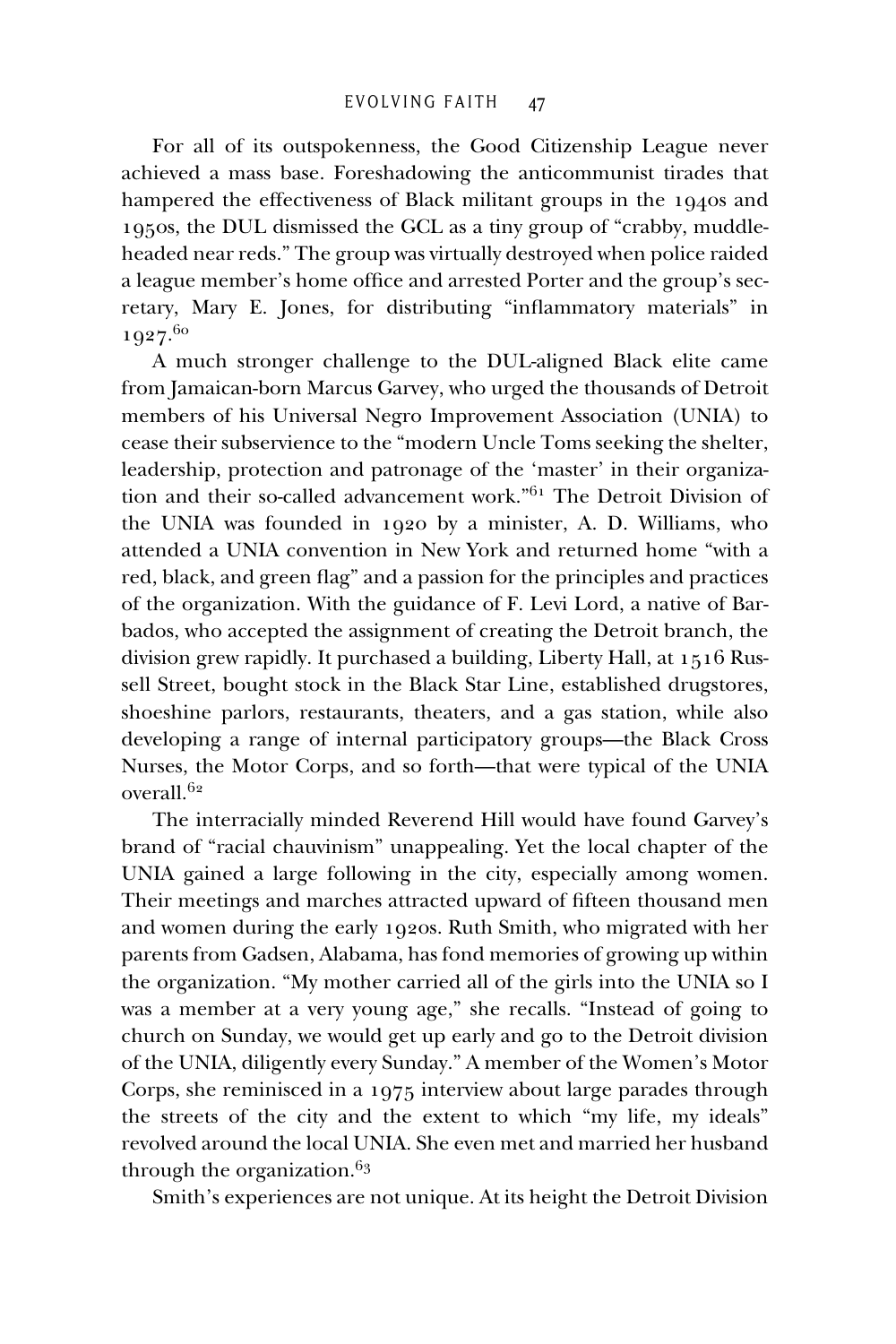had at least four thousand members, the majority of whom were employed in the plants, and a paid staff that included a president, two secretaries, and a janitor.<sup>64</sup> The division also attracted a number of Black middle-class businessmen and professionals, including attorney Alonzo Pettiford, who served as president in the early 1920s; J. Milton Van Lowe, legal counsel for the division and also a member of Bethel AME; and Charles Diggs, who served as the director of the board of trustees.  $65$  Years later, Diggs, an undertaker by profession, would go on to play a leading role in the city's civil rights community as a Democratic state senator. Along with fellow UNIA member Joseph A. Craigen, an immigrant from British Guiana who was appointed in 1937 to the Michigan Workmen's Compensation Commission by Governor Frank Murphy, Diggs helped to establish Democrat Clubs as an alternative to the power of the Republican Party in Black Detroit.

Like the members of the Good Citizenship League, local Garveyites, and in some cases Garvey himself, directly attacked the common leadership provided by the Black elite but not because it blocked access to white philanthropy. For Garvey, the problem with groups such as the NAACP and the Urban League—whether in New York or Detroit—was not only that they were dominated by integrationists and light-skinned Blacks but also that they were not sufficiently self-reliant and dedicated to the promotion of economic nationalism. He claimed, for instance, that Reverend Bagnall, the pastor of St. Matthew's, refused to allow darkskinned Blacks to join his church. In an exchange of insults typical of Garvey's interactions with the Black elite in the United States, Bagnall, who was still new to his position in the national office of the NAACP, denounced Garvey as a "Jamaican Negro of unmixed stock, squat, stocky . . . with protruding jaws . . and rather bull-dog-like face. . . . Boastful, egotistical, tyrannical, intolerant, cunning, shifty, smooth and suave . . . gifted at self-advertisement, without shame in self-laudation . . . a lover of pomp and tawdry finery and garish display, a bully with his own folk but servile in the presence of the Klan, a sheer opportunist and a demagogic charlatan."66

Even though the local UNIA lost much of its momentum after Garvey's deportation in the late 1920s, the organization's influence continued to shape later developments in the city, from the establishment of the Nation of Islam during the Depression (Elijah Mohammad, né Elijah Poole, was a member of the Detroit UNIA) to, arguably, the Rev. Albert B. Cleage's Shrine of the Black Madonna and the Black Christian nationalism movement.<sup>67</sup> Some, such as John Charles Zampty, a loyal member of the Detroit Division from the 1920s through the 1970s, became living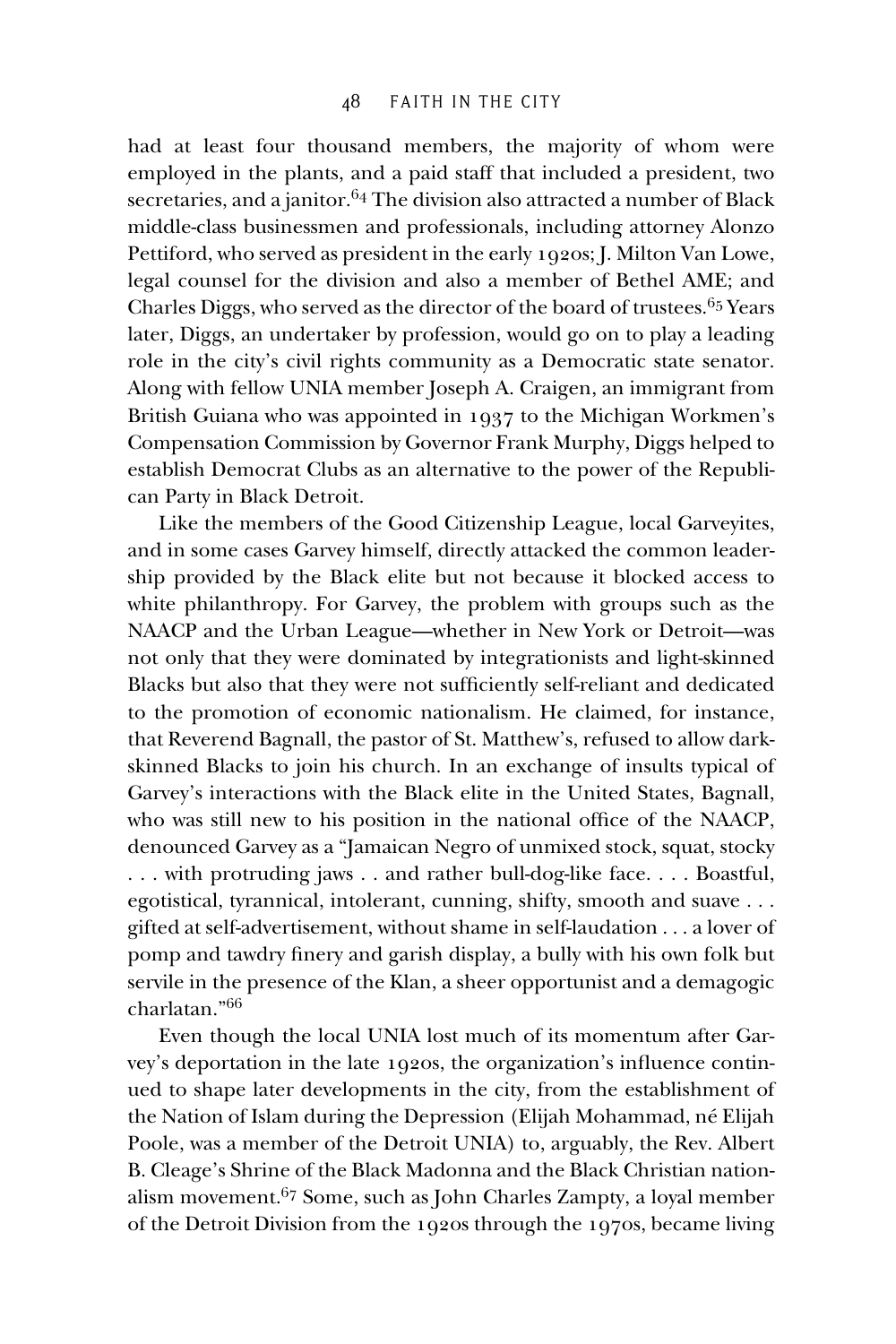links between these two eras of Black religious nationalism. In fact, the similarities between Garveyism with its African Orthodox Church (AOC) and Cleage's Black Christian nationalism are striking, especially their common belief in a Black God. Why, Garvey asked in a 1924 UNIA convention speech, is God white? "If God be our Father, and we bear His image and likeness, why should we not teach our children that their Father in Heaven resembles them even as they do Him?" Linking the question to racism and power, he continued: "Why should we permit the Caucasians to constantly and indelibly impress upon their youthful minds that God is white?" "No longer," he concluded, "must we permit white religious 'pastors and asters' to hold us in spiritual serfdom and tutelage."68

While Garvey himself was often critical of ministers who regarded themselves as "so-called leaders of the race" and reserved special scorn for those who preached a delayed and otherworldly belief in divine justice, he nonetheless understood and built on the indigenous faith of Black folk. His own expression of faith tended toward the ethical and the pragmatic. "I would rather stand alone," Garvey once wrote, "and be framed for the prison a thousand times than deny the [Black] religion of my mother—mark you, not the [white] religion—the religion that taught me to be honest and fair to all my fellowmen."<sup>69</sup> Under the banner of "One God, One Aim, One Destiny," Garveyism encouraged its followers to see the One God, in whose image we are created, as Black. Further, members of the African Orthodox Church, the movement's official religious institution, were urged to "erase the white gods from your hearts . . . [and] go back to the native church, to our own true God." At a session of the fourth international convention, AOC bishop George A. McGuire also advised the audience to "name the day when all members of the race would tear down and burn all the pictures of the white Madonna and Child, and replace them with a black Madonna and Child." Thus, although careful not to offend Muslims and non-Christians, Garveyites effectively placed Christianity within a Black nationalist framework that advocated separatism from the United States and the redemption of Africa—as "Ethiopia shall arise and stretch forth her hands onto God"—from European colonial domination.<sup>70</sup>

None of this would have resonated with Reverend Hill, especially the idea that God could be Black or any other color. Hill's scattered statements on Black nationalism, made in the 1960s, were always derogatory, and his staunch commitment to interracialism suggests that he would have been uncomfortable with aspects of the nationalists' Afrocentric theology. Or perhaps he would have agreed with the assessment of Ruth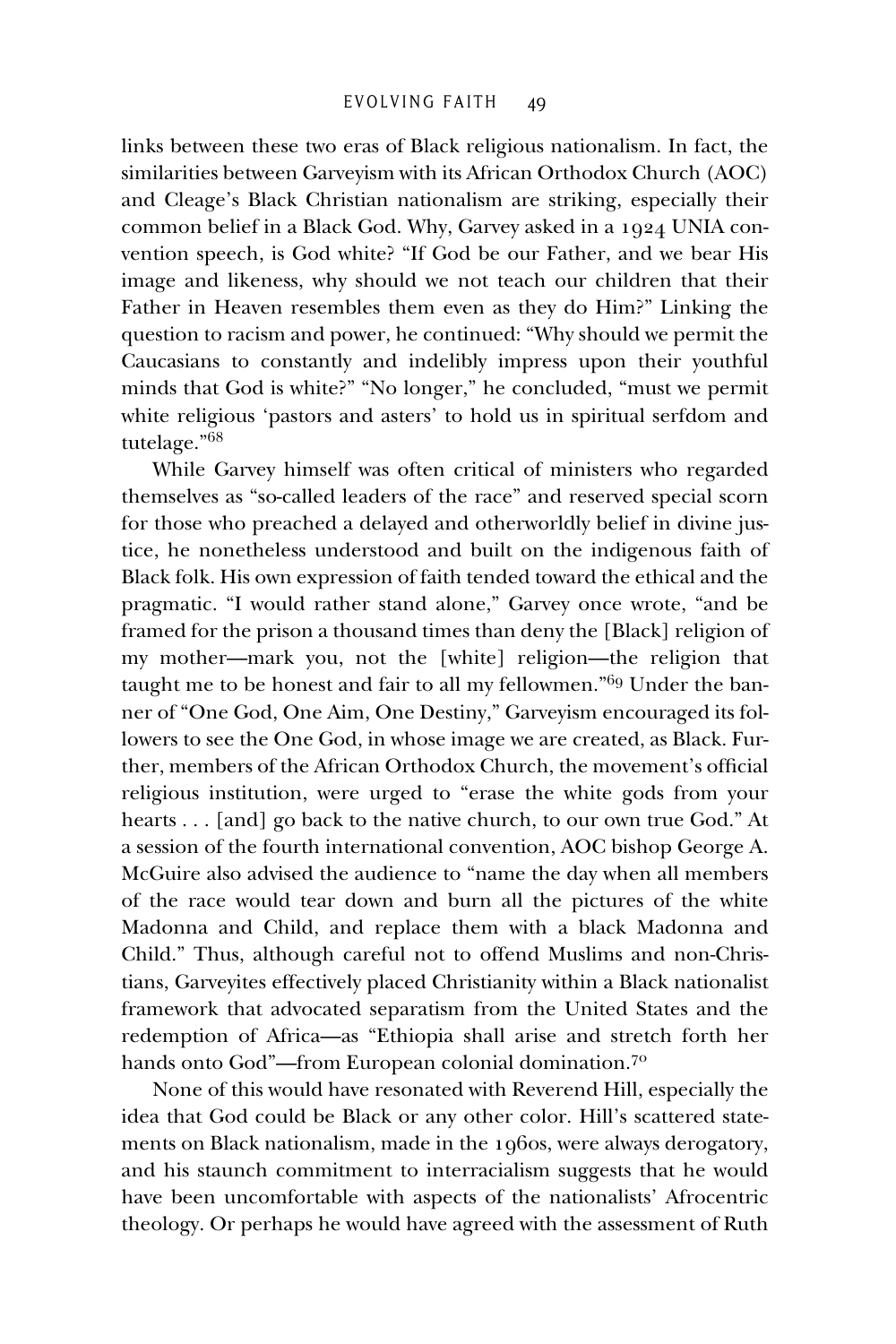Smith, who observed that "years ago you had to join the UNIA or the NAACP."<sup>71</sup> At this point in his political career, Hill chose the latter.

Hill's own challenge to the Black political elite would come later, as his activism began to focus on the working class. His movement from a mainstream thinker on the margins of the elite to a militant religious activist aligned with workers had as much to do with his identity as a minister and the Black son of a white working-class mother as it did with Depression era changes in Detroit's political geography. The power of the Black elite, that is to say, was weakened not by the admonishments of Garveyites and groups such as the Good Citizenship League; instead, it was weakened by social forces arising out of the Depression, which opened up new opportunities for members of the working classes and middle-class supporters such as Hill.

### THE DEPRESSION YEARS

The Great Depression plunged Detroit and its Black community into a pit of despair; but it also, ironically, allowed the emergence of a workingclass politics. The city as a whole suffered the highest jobless rate in the country, and many of the businesses that did not fold were forced to implement massive layoffs. The Ford Motor Company, which had employed 128,000 people in March 1929, had only 37,000 left on its payroll in August 1931. By then 210,000 people were on city relief. And they were the "lucky" ones, the "deserving poor," able to take advantage of the city's limited relief programs. With 46 percent of the workforce in Michigan unemployed by 1933, conditions were becoming increasingly desperate, particularly in African American communities, where unemployment reached as high as 80 percent.72 One result was that established race improvement organizations such as the NAACP and DUL and churches such as Second Baptist were severely constrained by financial difficulties precisely when their help was most needed.

Back in 1918 the Detroit Urban League had placed over ten thousand Blacks in jobs. By June of 1931, when the Employers' Association of Detroit, the league's primary source of funding, withdrew its support, John Dancy noted that the group's effectiveness had been severely curtailed. By 1933 the DUL only maintained two full-time employees. The NAACP suffered a similar fate. Between 1930 and 1934 the national office's operating budget dropped from sixty to thirty-eight thousand dollars. Many Black Detroiters were simply unable to pay dues and support NAACP activities; as early as 1930 the Detroit branch had ceased all regular meetings. Finally, as one author notes, "the black churches, in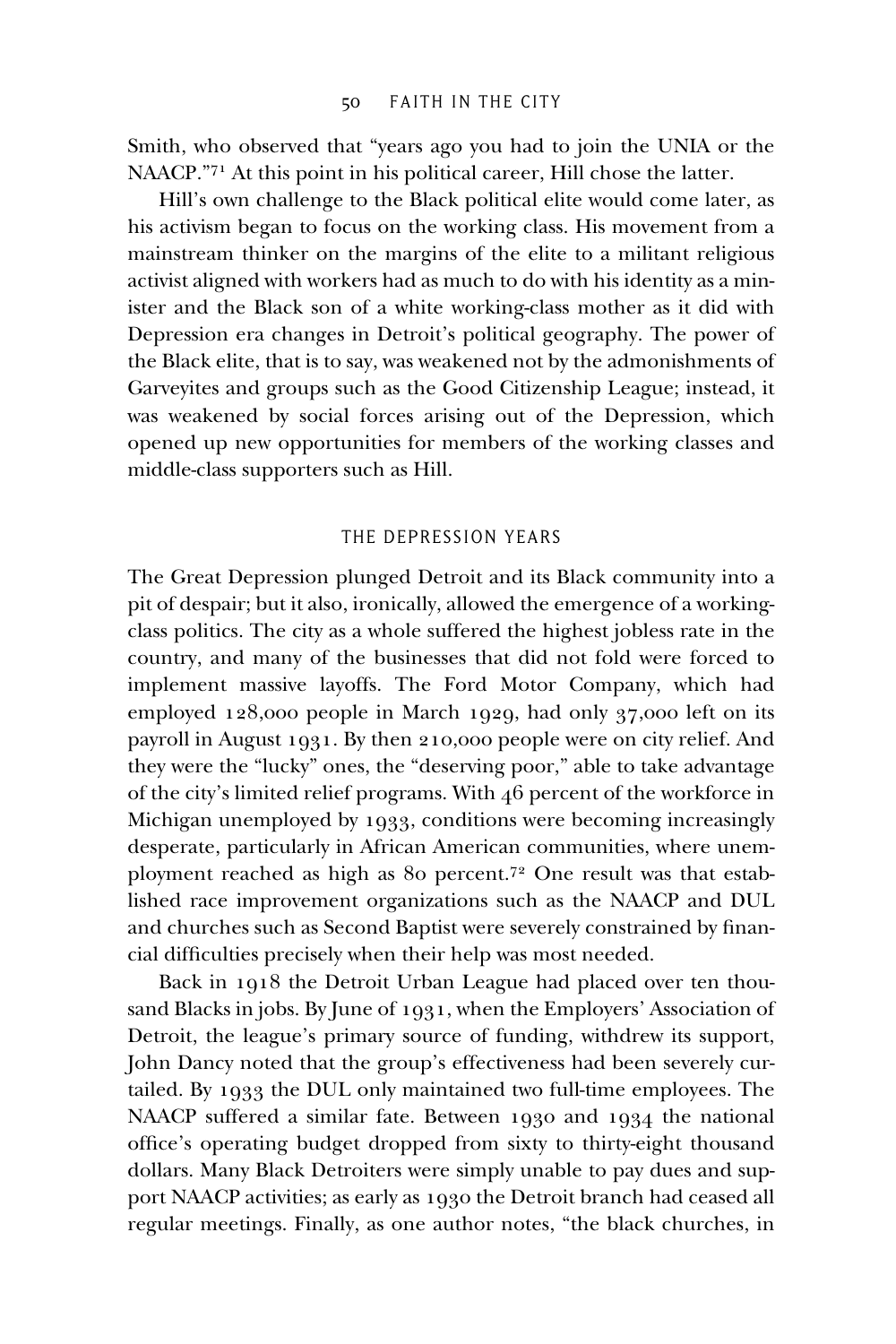the main, were either financially unable, or philosophically unwilling to assert any meaningful leadership in the black community to deal with mass unemployment."73 In fact, as a poll conducted by the Baltimore *Afro-American* bears out, most Black ministers refused to call on their churches to confront pressing economic struggles. Seventy-five percent of their sermons dealt with "the other world and the rewards of heaven" while only twenty-five percent focused on "how Christianity could be applied to the economic problems of everyday life."74

New groups began to fill the gap left by these churches and traditional race improvement organizations, all of which had depended to some degree on white philanthropy. In Black Detroit the new organizations spanned the ideological spectrum. Hill worked with three in particular: the Booker T. Washington Trade Association (BTWTA) and the affiliated Housewives' League, the Civic Rights Committee, and the loose collective of groups and councils associated with the Communist Party. They are therefore useful for tracing the evolution of his interest in social, political, and economic issues during the 1930s. More important, they are also representative of the different ways in which various segments of the city's African American community attempted to make a better life.

The Booker T. Washington Trade Association was organized in 1930 by the Rev. William Peck. A graduate of the Oberlin College seminary, Peck came to Detroit in 1930 to take over the pastorate of Bethel AME, one of the churches that Hill had frequented in his youth. Soon after his arrival, Reverend Peck called together a group of Black businessmen and professionals, including Hill, in order to discuss the situation in Detroit and to seek ways of addressing the community's hardships. As a result of these initial meetings, the BTWTA was formed to encourage the patronage of existing Black businesses and support the development of new ones. This was also the mission of the Housewives' League, which was founded as a sister organization by Reverend Peck's wife, Fannie.75

In keeping with the social philosophy of its namesake (not to mention—and few did—the mission of Marcus Garvey and the UNIA as well), the BTWTA and the Housewives' League were rooted in the premise that "only through the development of black business and industry will the race gain its economic freedom." Although ministers and their wives played a role in the groups' founding, the BTWTA and the Housewives' League were not religiously oriented, nor were they particularly involved in organized political activism. Indeed, the BTWTA was quick to point out that it was "not an organization which seeks to right the many injustices we have forced upon us or as a result of discrimination within the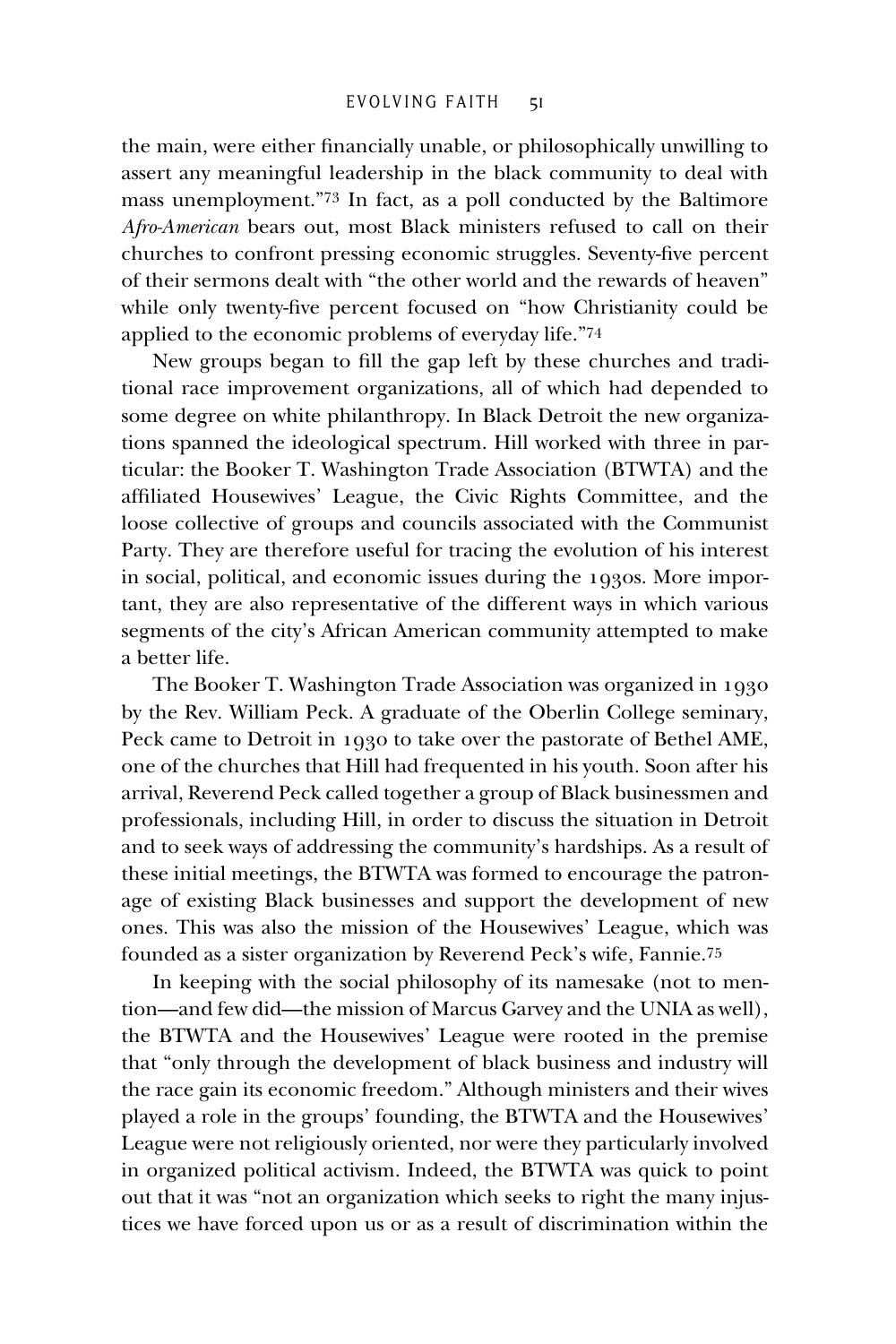field of civil and property rights." $7^6$  But within their self-proscribed sphere both groups were relatively successful. The BTWTA organized two Black merchant clubs that met twice weekly to discuss the state of Black business in the city and offer mutual support. It also organized several well-attended trade exhibits and established a trade school. By the end of the Depression, the Housewives' League, which canvassed Black neighborhoods on behalf of Black establishments, was widely credited with aiding Black merchants.

Other groups took a more confrontational approach to the problems confronting the city's African American community in the early 1930s. The Civic Rights Committee, founded in 1933 by Snow Grigsby, was more vocal and militant in its efforts to secure economic justice. Instead of focusing on the development of Black business, the committee attacked discriminatory hiring practices in the public sector. Grigsby, a Black postal worker who moved to Detroit from Chatsville, South Carolina, in 1920, considered the local NAACP leaders "dilatory in their activity," and set out to form a political association that was able and willing to adopt a more forceful position on employment discrimination.<sup>77</sup> Like the BTWTA and the Housewives' League, the Civic Rights Committee was not a religious organization, but it was intimately tied to the Black church. A number of ministers supported Grigsby's work and allowed him to use their facilities for meetings, and Grigsby himself was a deeply spiritual man who wrote and lectured on religious themes, insisting that churches become a more responsible and forthright agent for social change. As historian Victoria Walcott notes, however, Grigsby adopted a condescending attitude toward the hundreds of small storefront churches dotting the streets of the city's Black neighborhoods, whose preachers Grigsby, like many within the Black elite, regarded as "parasites" and practitioners of a "bootleggers religion."<sup>78</sup>

The reasons for Grigsby's dismissive attitude toward these small, often charismatic and Pentecostal churches stemmed as much from his activist vision of Christianity as from his unwillingness to see the spiritual beauty or social security and solace provided in the storefronts. In "Christianity and Race Relations," a speech originally delivered at the People's Church in East Lansing, Michigan, and reprinted in Grigsby's 1937 volume *White Hypocrisy and Black Lethargy,* he surveyed a range of people on how they defined Christianity. Most respondents he found wanting. "I believe that Christianity should be defined as an inward inclination which compels one, of his own initiative, to give equal opportunity to all men," he wrote, noting that the way the religion was practiced at the time was often "a joke and hypocritical in the superlative degree."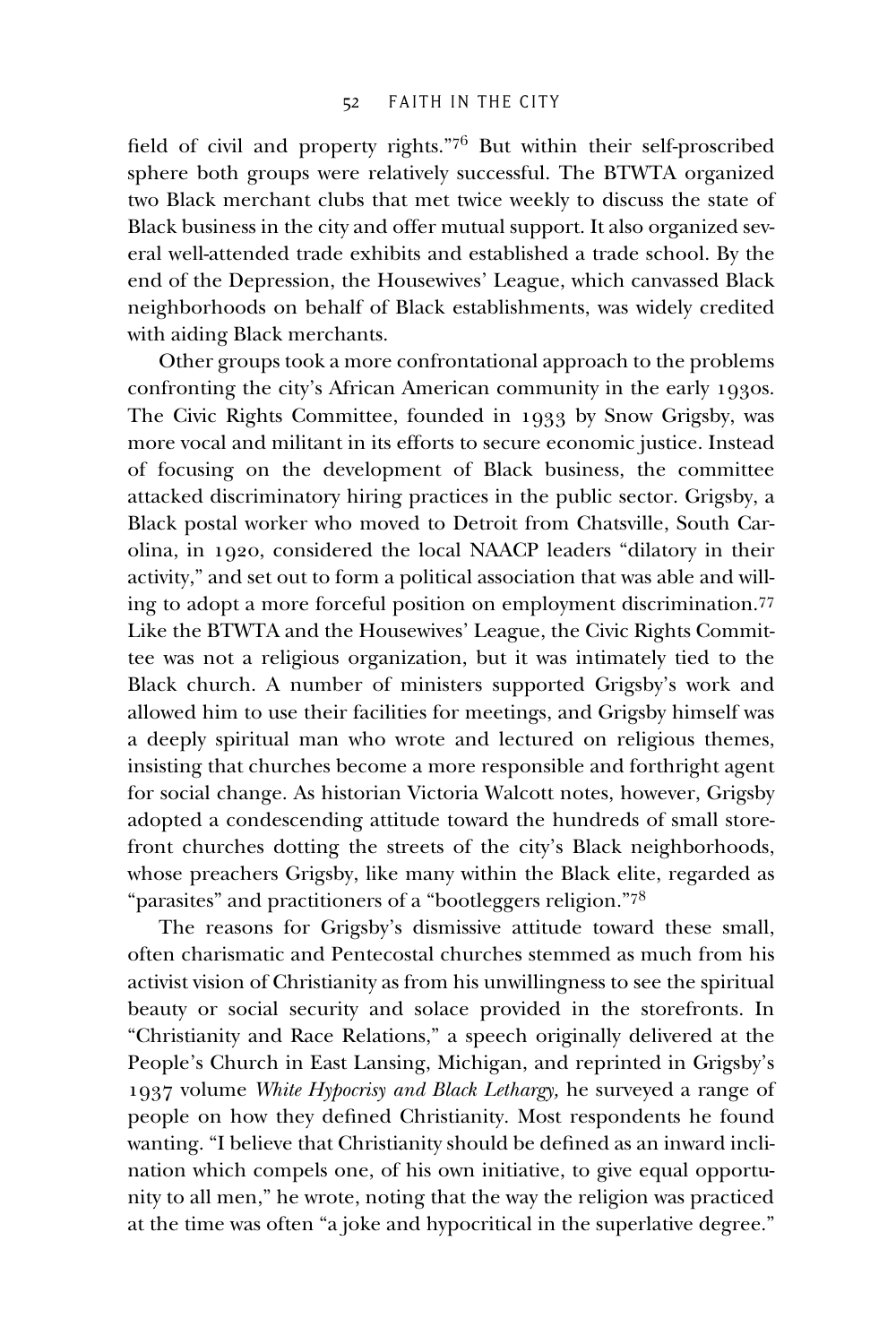Grigsby, who was a member and later an elder and trustee of St. John's United Presbyterian, focused almost exclusively on the ethical dimensions of faith and creed. Chiding Christianity as "the only religion that draws the color line" and arguing that Blacks had become increasingly disillusioned by the "differences between our creeds and our deeds," he urged that a more authentic practice be brought to Detroit.79

"Our articles of religion speak of the original sin of Adam," Grigsby continues, in a language reminiscent of Walter Rauschenbusch's, "but very little is said of the modern sins of Adam's white offspring.

They say nothing of the high rentals built up by white Christian landlords, dilapidated houses; nothing of the unsanitary conditions of our city where the black brother is forced to live. . . . It is a sin to deprive men of an opportunity for their own growth and development, a sin to hold them down by force, a sin to impede their advancement, as well as to hinder them in educating their children and securing work to care for their dependents. All racial discrimination is sinful as well as wicked.<sup>80</sup>

By focusing on the sins of economic injustice, the committee functioned as a counterpart to the urban boycott campaigns—the "Don't Buy Where You Can't Work" movement—that emerged around the same time in Black communities throughout the nation.

While the BTWTA and the Housewives' League occasionally stepped beyond their limited role as booster organizations to picket stores in Black neighborhoods that did not hire African Americans, the committee went on the offensive more often. Emphasizing the importance of researching his targets, Grigsby spearheaded attacks on the racist hiring practices of the Detroit Board of Education, the Postal Service, the Fire Department, and, most impressively, the electric company, Detroit Edison.81 When he and the committee discovered that Detroit Edison employed only forty African Americans out of a workforce of eight thousand, the group paid high school students to go door-to-door collecting light bills. The committee, joined by groups that included the BTWTA and NAACP, confronted Detroit Edison with evidence of the level of Black energy consumption. After a series of negotiations they were successful in convincing the company to hire more African Americans.

The group used such tactics repeatedly, adopting a two-pronged approach. First, it generally focused on public employment: hence, the use of *Civic* as opposed to *Civil* in the organization's name. Second, it targeted the silence of three broad groups within the community, each of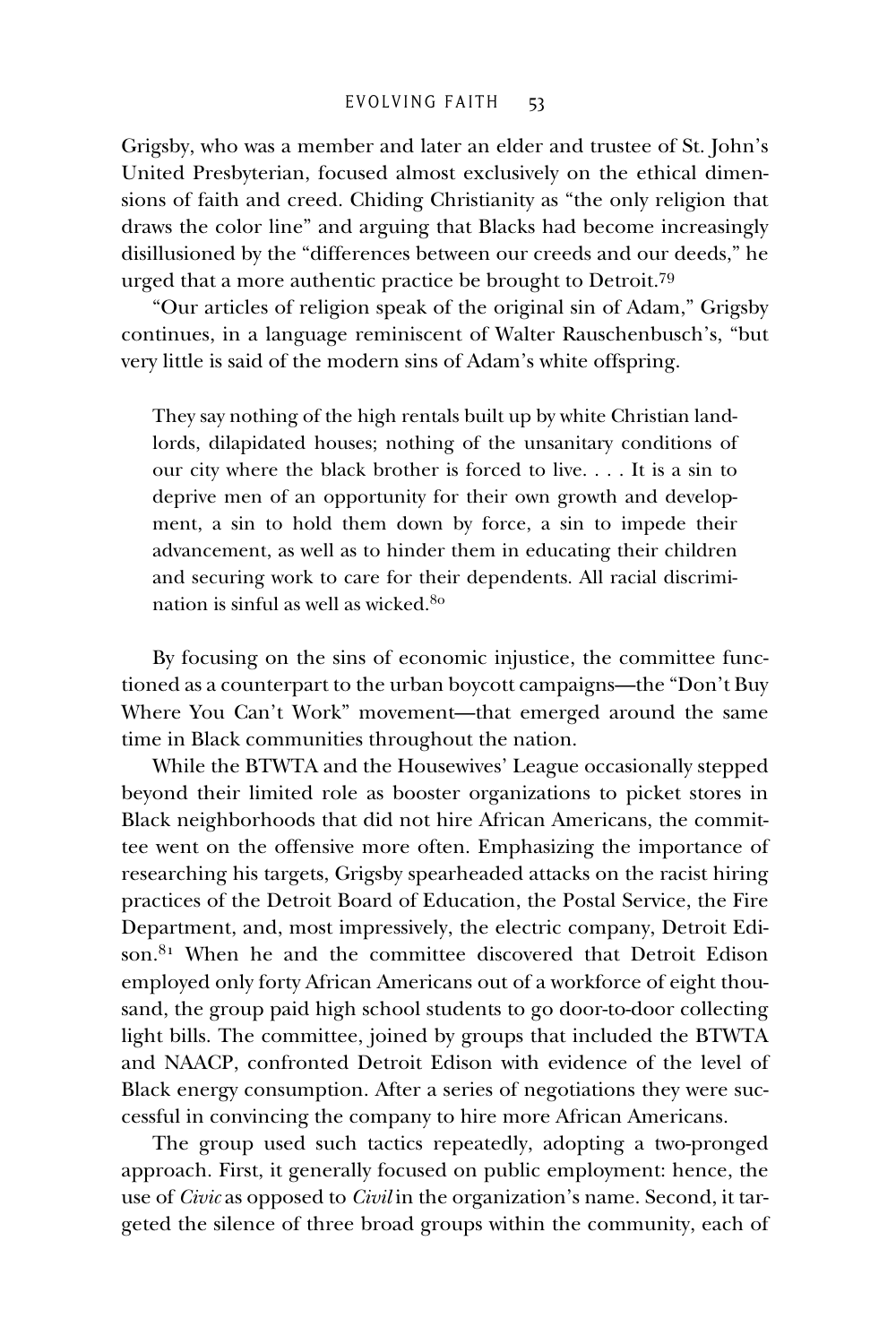which was represented by one of the three monkeys who see, hear, and speak no evil, as depicted on the cover of the committee's 1933 booklet *An X-Ray Picture of Detroit.* The monkeys are labeled "Negro Politician, Urban League, Medical Society"; "Local branch NAACP"; and "Civic and Christian Leadership."82

The Reverend Hill participated in the activities of the Civic Rights Committee almost from the beginning, although he does not seem to have been among its founding members. When the newly instituted Hatch Act, which prohibited federal employees (including postal workers) from engaging in "pernicious political activity," forced Grigsby to leave his position as the group's chairman, Hill became the new chair.<sup>83</sup> Overall, Hill participated more actively in the committee, which tended to stage public, community-based forms of protest, than in the BTWTA. His membership in both groups, which was hardly uncommon, suggests a holistic approach toward Black social advancement—one that incorporated the concerns of both the emerging middle classes and at least some segments of the working classes.

Hill's activism on behalf of African American industrial workers, who were well represented in his congregation, took more time to manifest itself in a public way. This was partly a consequence of timing, since there had been very little organizing among industrial workers before 1935 and even less that embraced Black workers. Still, at the same time that Reverend Peck was organizing the BTWTA and Snow Grigsby was forming the Civic Rights Committee, Black industrial workers were beginning to organize their own associations. That many of these groups were founded by African American members of the Communist Party is important not only for the political biography of Reverend Hill and the development of Black radicalism in Detroit but also for the emergence of the city's early civil rights community in general.

### A LABOR–CIVIL RIGHTS COMMUNITY TAKES SHAPE

The long, hard years of the Depression gave the Communist Party an opportunity to expand its sphere of influence, and it was during the early 1930s that Hill and hundreds of other Black Detroiters would have first become aware of the party and its activities. There is little evidence regarding the precise nature of Hill's involvement with CP-inspired groups during this period. But it is fair to say that he was aware of the events and organizations that gradually drew segments of the Black community and the CP closer together in the early 1930s. These years were, in effect, foundational ones for the groups and individuals who would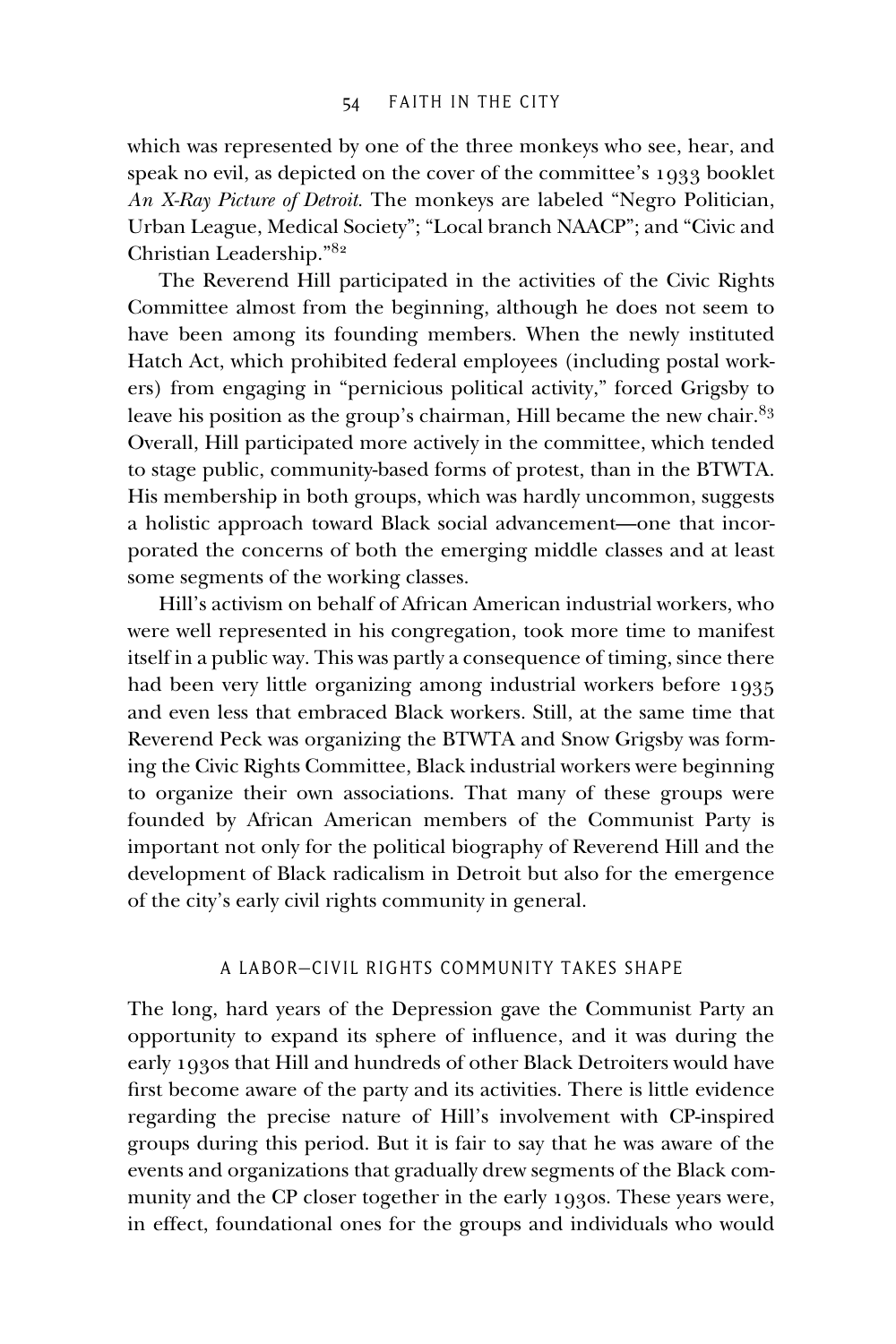

**Cover from Snow F. Grigsby's** *An X-Ray Picture of Detroit,* **1933. (Michigan Historical Collections. Courtesy of the Bentley Historical Library, University of Michigan.)**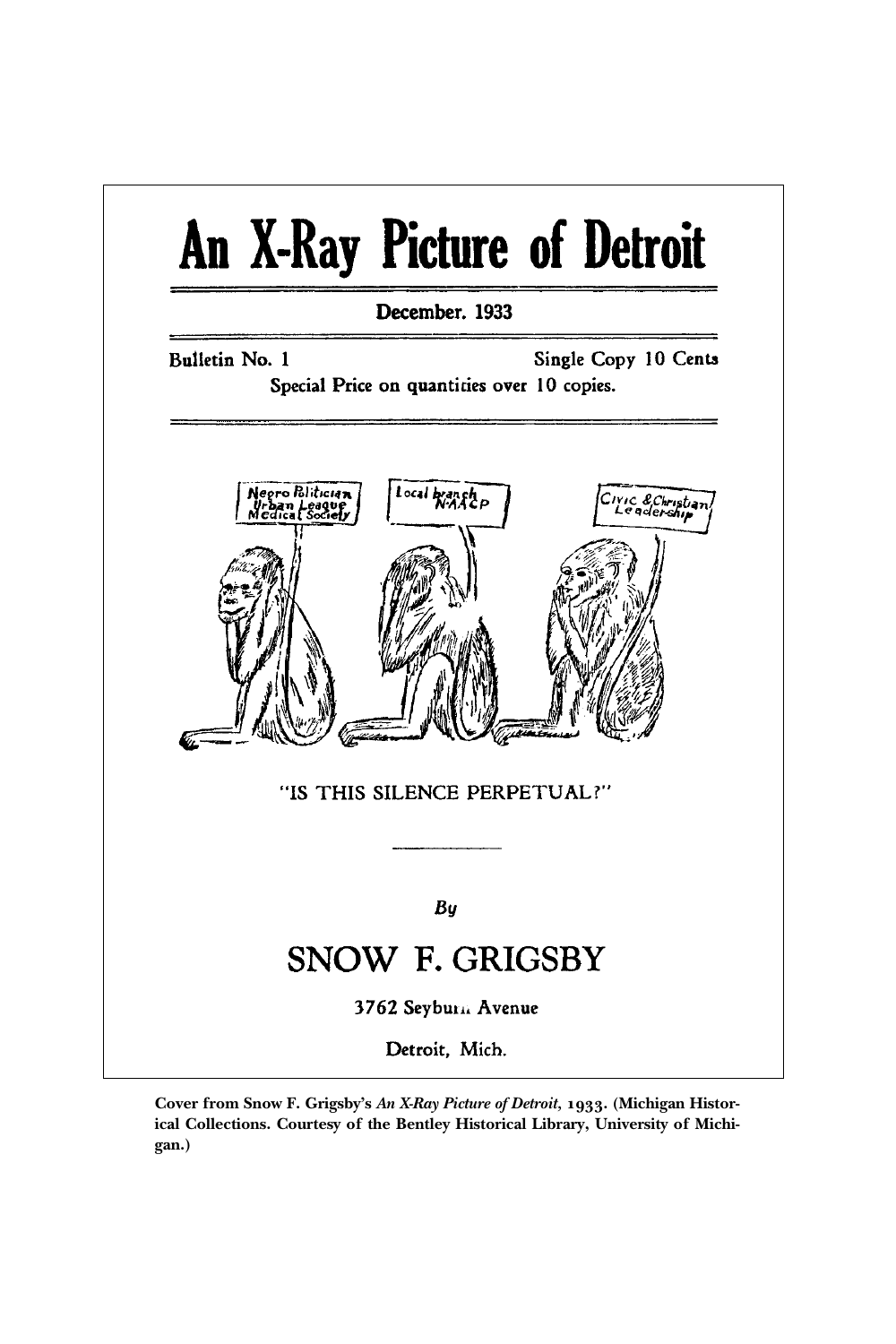come to align themselves with the city's civil rights community after 1935. A few such groups—the Auto Workers Union (AWU), the League of Struggle for Negro Rights, the Unemployed Councils, and the International Labor Defense (ILD)—were particularly important.

In spite of its small numbers, the CP, having wrested control of the Auto Workers Union from the Socialist Party, did make significant attempts between 1924 and 1930 to spread the gospel of interracial unionism. Along with appeals to the foreign born, women, and young workers, the AWU also made a special appeal to Black workers, advocating "equal pay for equal work" regardless of race and insisting that "All workers must get together—men, women, young workers, all nationalities, all races, for their own protection."<sup>84</sup> Throughout the 1920s the CP and the AWU achieved their greatest success in recruiting white ethnics, especially Slavs. A few African Americans joined as well, most notably Joseph Billups, the son of a Mississippi preacher, and Walter Hardin both of whom had earlier been members of the defunct (but not forgotten) Industrial Workers of the World or Wobblies—as well as Alabamaborn Paul Kirk, another minister's son, and William Nowell, who ran for Congress in 1930 on the Communist Party ticket. The activities of these men within and for the CP were shaped, to some extent, by a change in policy on the "Negro question" in 1928. Instead of working (or "boring") within preexisting organizations such as the NAACP, the new policy called for the creation of parallel revolutionary groups. The party, like Garvey's UNIA, now viewed Blacks as an oppressed nation and adopted a program of "Self-Determination for Negroes in the Black  $B$ elt." $85$ 

This so-called Third-Period (1928–34) policy coincided with a change in the local CP leadership following the election of Phil Raymond as general secretary of the Detroit branch and, by extension, as head of the AWU. Under Raymond's direction the AWU evolved from "an independent and apolitical union into the nucleus of a self-proclaimed 'revolutionary union'" affiliated with the Communist Trade Union Unity League.<sup>86</sup> In the early 1930s, the member organizations in this union participated in strikes in area plants, including the Fisher Body plant in Flint and the Detroit strike wave of 1933. Following the CP line, and in an attempt to unite organizing on the shop floor with organizing in the community, Black Communists in Detroit worked within both the AWU and the League of Struggle for Negro Rights (LSNR), the organization that succeeded the American Negro Labor Congress in 1930. The LSNR was charged with bringing revolutionary and protonationalist ideas to urban centers of Black discontent such as Detroit.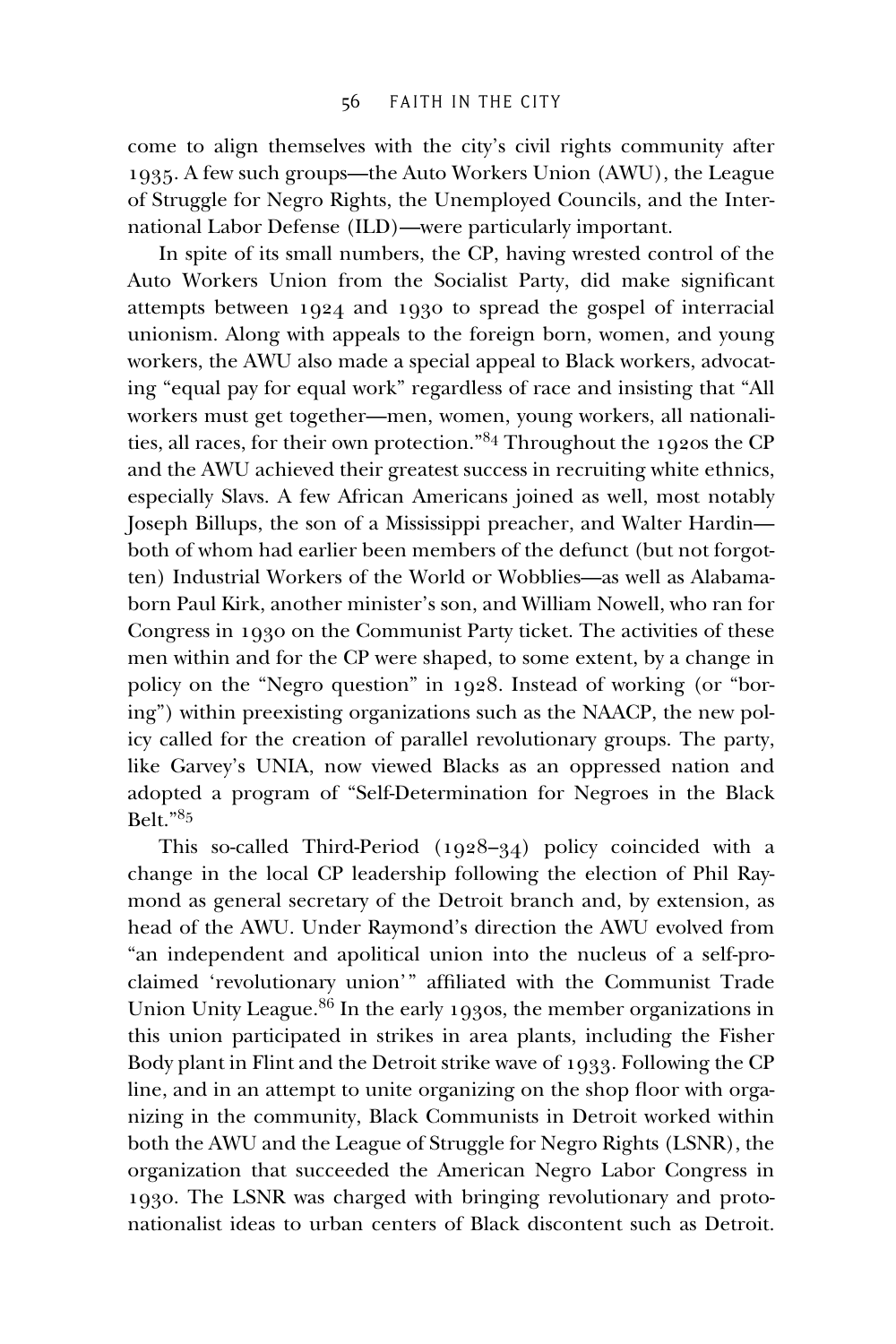When the CP adopted its Popular Front policy in 1935 and replaced its dual revolutionary strategy with one that called for working in broad coalitions with liberals, the league disbanded and most of its members joined the National Negro Congress.<sup>87</sup>

Despite these changes in policy and approach, the CP's visibility increased exponentially in the early 1930s in large part because of the opportunities afforded by worsening economic conditions. Indeed, Detroit was an important center of CP activity during these years, and there is ample evidence that the party was stronger there than in most other U.S. cities.<sup>88</sup> African Americans and others became aware of the party not so much through its organizing efforts within the plants but as a result of its community organizing efforts among unemployed workers and, most especially, because of its practice of "unevicting" families. "When people were evicted," recalled Joseph Billups, "we would place them back in their houses, and I've seen times when we would have four or five evictions in one block." $89$  This practice was evidently widespread; since landlords would have to return to court for a new eviction order each time it happened, evictions quickly ceased to be cost effective.

To structure these and other activities, Detroit area Communists created at least fifteen Unemployed Councils. The councils' main goal was "to convince the jobless they had to overcome ethnic and racial divisions and unite, and [to] convince people that it was the government's responsibility to provide relief."<sup>90</sup> To this end, the CP organized a number of councils along neighborhood lines: one for the Hastings–Ferry Street area; one along Woodward Avenue north of Grand Circus Park; and a large one for the east side, where Italian, Jewish, and Eastern European families still lived and the African American enclaves were located. At their peak, Detroit's Unemployed Councils—which were among the first in the nation—were estimated to possess a combined membership of almost thirty thousand. The CP may not have been very successful in encouraging people to overcome their racial and ethnic divisions, but it did manage, on a number of occasions, to bring diverse groups of people together for mass rallies and demonstrations. Grand Circus Park, in the middle of the downtown business district, became the prime site for protests, and Left organizations used it to keep up a running dialogue on the faults and failures of capitalism. Joseph Billups recalled:

Well, the Unemployed Councils we had used to hold meetings down there, day and night, in Grand Circus Park. And that's where the idea of unemployment insurance was raised, in Grand Circus Park. "Work or bread" was the slogan. . . . Grand Circus Park was full, day and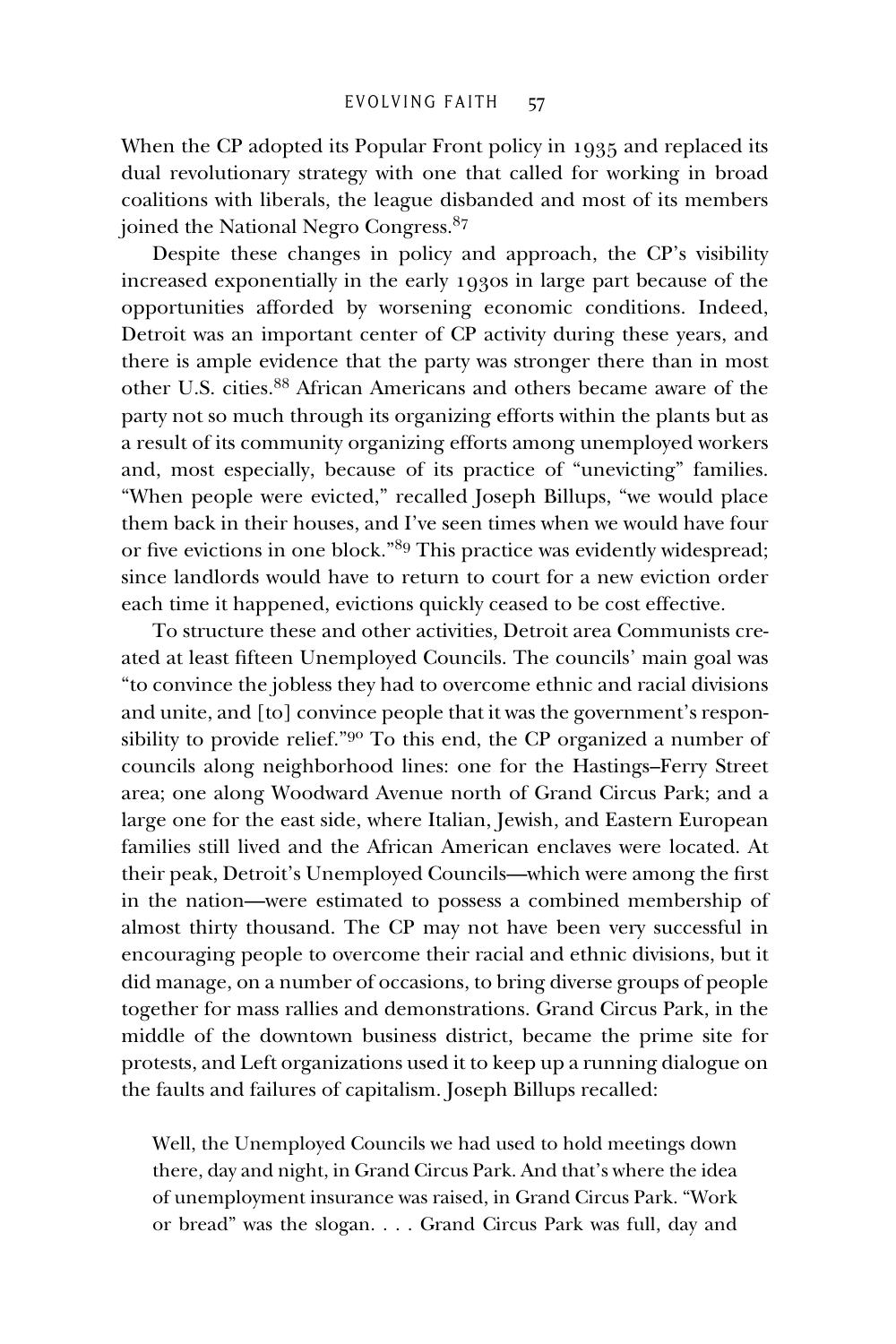night, and always there was someone up speaking and it didn't make any difference at the time, for those fellows, because they didn't have any place to stay, and they were sleeping in the park.91

Not everyone who joined the Unemployed Councils or participated in the CP-sponsored rallies was entirely sympathetic to the party's ideology, but a large number of residents were willing to give the CP a fair hearing on the basis of its practical work. When a Ford "goon squad" and Dearborn police attacked a 1932 hunger march at Ford's Dearborn, Michigan, plant, killing three marchers (a fourth died later from injuries sustained during the assault), an estimated sixty thousand Detroiters joined the funeral march to protest what the radical press labeled the "Ford Massacre." Josephine Gomon, the mayor's secretary, remembered it as "a very dramatic scene. . . . The paraders marched down Woodward Avenue behind the four flag-draped caskets; and as they came, they sang the *Internationale.* It was said that 60,000 people marched and the volume of singing could be heard all over the city. It reverberated."92 The event itself reverberated throughout the city and the nation.93

Roger Baldwin, head of the American Civil Liberties Union, denounced Ford and the Dearborn police. The situation, according to the ACLU, was not so much about communism—"or any other 'ism'" but about the rights to freedom of expression, assembly, peaceful demonstration and political thought.<sup>94</sup> Baldwin and the ACLU did not agree with local Communists, however, in assigning some of the blame to Frank Murphy, Detroit's liberal mayor. For the party it was crucial, under the logic of the Third Period strategy, that workers and the unemployed see Murphy, the liberal, as a threat as great as Ford, the capitalist. Hence the banners unfurled along the parade route read "Smash the Ford-Murphy Police Terror."95

For some, such as David Moore, a Black auto worker who was just a teenager at the time of what came to be called the Ford Hunger March and its aftermath, the protest was "a turning point in my life. . . . The more I'd gotten involved in the Councils, the more I learned about the system . . . [and] when I saw the blood flowing there on Miller Road [near the plant], that was the point I became a radical. From that day on."96 Young Christopher Alston, whose family had moved from Florida to Detroit in 1916, was similarly affected—even more so since the eighteen year old had attended the march with a high school friend, Joe Bussell, one of the men killed later that day. Alston joined the party soon after. From 1933 to 1935 he worked in Harlem, organizing the Young People's Progressive League, and in 1936 he went south to organize the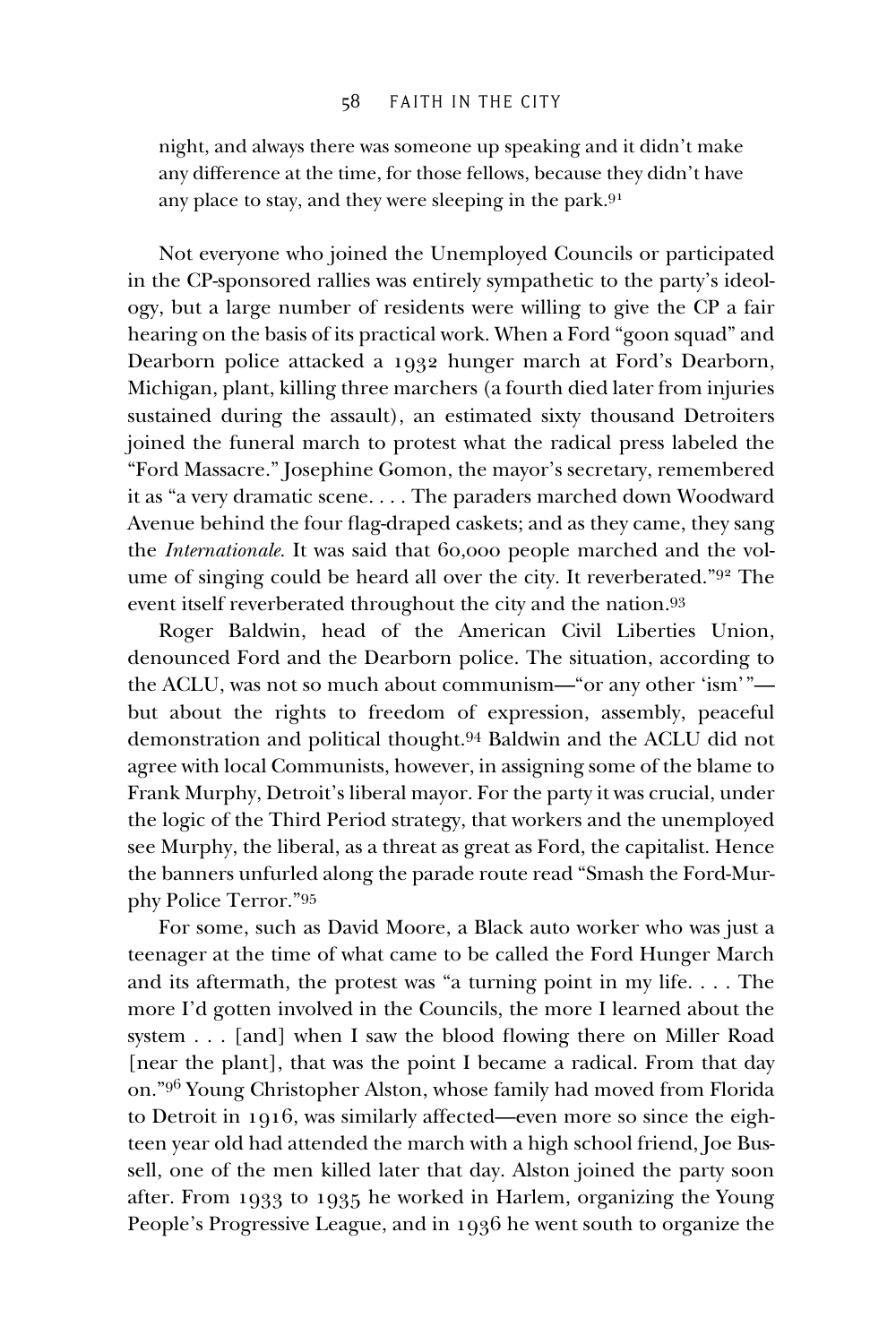All Southern Negro Youth Congress. In 1938, after helping to found what became the Tobacco Stemmers' and Laborers' Industrial Union in Richmond, Alston traveled through Virginia, North Carolina, and Tennessee, organizing Black workers for the CIO. He returned to Detroit just in time to get a job at Ford's River Rouge complex and to begin the long, hard campaign to organize workers in that massive facility.<sup>97</sup>

The funeral/mass march was not the end of the hunger march tragedy. Four days after the massacre, a fourth marcher, Curtis William, a thirty-seven-year-old Black worker, died from injuries sustained during the melee. A group of Black organizers led by Joseph Billups requested that Williams's body be interred alongside those of the other three casualties in the (segregated) Woodlawn Cemetery overlooking Ford's River Rouge plant. When that request was denied because of the cemetery's all-white policy, Billups threatened to bury the body in Grand Circus Park. A group of disgruntled mourners actually gathered with picks and shovels to dig up the pavement in the middle of the city's business district, only to be turned away by city officials—all of whom, including Mayor Murphy and other noncommunists, were denounced as "social fascists." In the end, Billups opted for the equally dramatic solution of having the body cremated, renting an airplane, and scattering the ashes over the River Rouge plant.98

As the Depression wore on and the incidents of racial injustice mounted, a number of African American activists, like Alston and Moore, were pulled into the orbit of the city's Left and the Communist Party. Shelton Tappes, a Black worker and future union official, recalled that all the Communist organizers had to do was "run off handbills and go up and down the main streets in the Negro community, and whatever the site of the demonstration was to be, at the time it was to take place, there was usually a considerable crowd there." To increase its presence in the Black community, the party encouraged its African American members to organize their own councils, known as Nat Turner Clubs. These groups often held rallies "right in the Negro community," on and around Hastings Street.<sup>99</sup>

The opinions of Black Detroiters tended to reflect national trends. When the NAACP conducted a poll of the major Black newspapers in 1933, it found that most editors agreed with the idea that, while the CP was far from perfect, the party's stance on racial equality put it far in advance of other predominantly white organizations. As a result, the CP was making headway among African Americans. "How, under such circumstances, can we go to war with the Communist Party?" asked the *Chicago Defender,* a Black weekly avidly read in Detroit.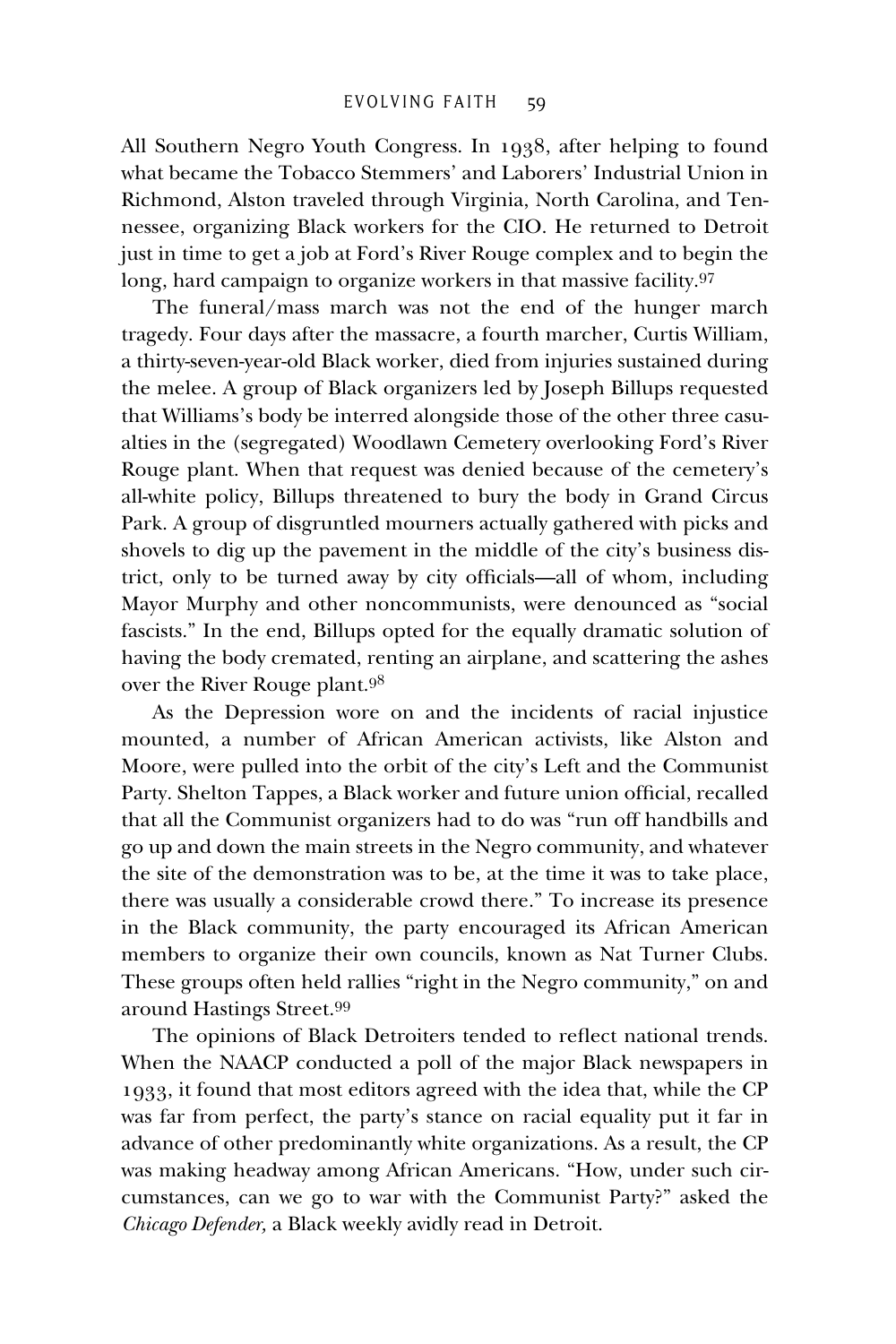Is there any other political, religious, or civic organization in the country that would go to such lengths to prove itself not unfriendly to us? We may not agree with the entire program of the Communist Party, but there is one item with which we do agree wholeheartedly and that is the zealousness with which it guards the rights of the Race.

This was quite an endorsement. Even the NAACP had to admit a grudging respect for the party's race work.100

The CP's reputation among African Americans was also greatly enhanced by the work of International Labor Defense, the legal arm of the party, and its involvement in the Scottsboro case. "It aroused the interest of all Negroes," remembered Rose Billups. "There wasn't any question of left, right, or middle. It was a question of save the boys."<sup>101</sup> On March 25, 1931, nine young Black men and two white women who had been traveling on a southbound freight train were arrested. The men were subsequently charged with rape. With indecent speed, they were indicted by an all-white jury, assigned an all-white defense team by a white judge, and convicted and sentenced to death by another all-white jury. In Alabama, the Scottsboro case was nothing more than another legal lynching; but it was rescued from obscurity by the activism of Communists and the ILD. Thanks to their efforts, the U.S. Supreme Court remanded the case to the state on due process grounds. In 1934, as the ILD was preparing for a new trial, the CP called for "a solid front in the fight for the unconditional freedom of the Scottsboro Boys," and by 1935 other organizations, including the NAACP, church groups, and civic associations had gotten involved.<sup>102</sup>

As the case dragged on throughout the decade, moving from the state courts to higher courts and back again, it came to symbolize the faults of the American legal system and the collective struggle of African Americans. Clubs were organized in Detroit, as elsewhere, to support the boys and their defense. The families of the nine young men, along with Communists such as William Patterson, the Black Central Committee member in charge of the Scottsboro Defense Fund, came to the city to speak at large rallies and church forums. Reverend Hill, along with Fr. Malcolm Dade of St. Cyprian's, were among those who formed the committee that coordinated the defense fund's activities in Detroit. The protest around the case is the first direct mention of Hill's interaction with the CP that I have been able to locate. It may also have been one of his first public steps toward a radical politics, introducing him to the expanding ranks of the city's Left.<sup>103</sup>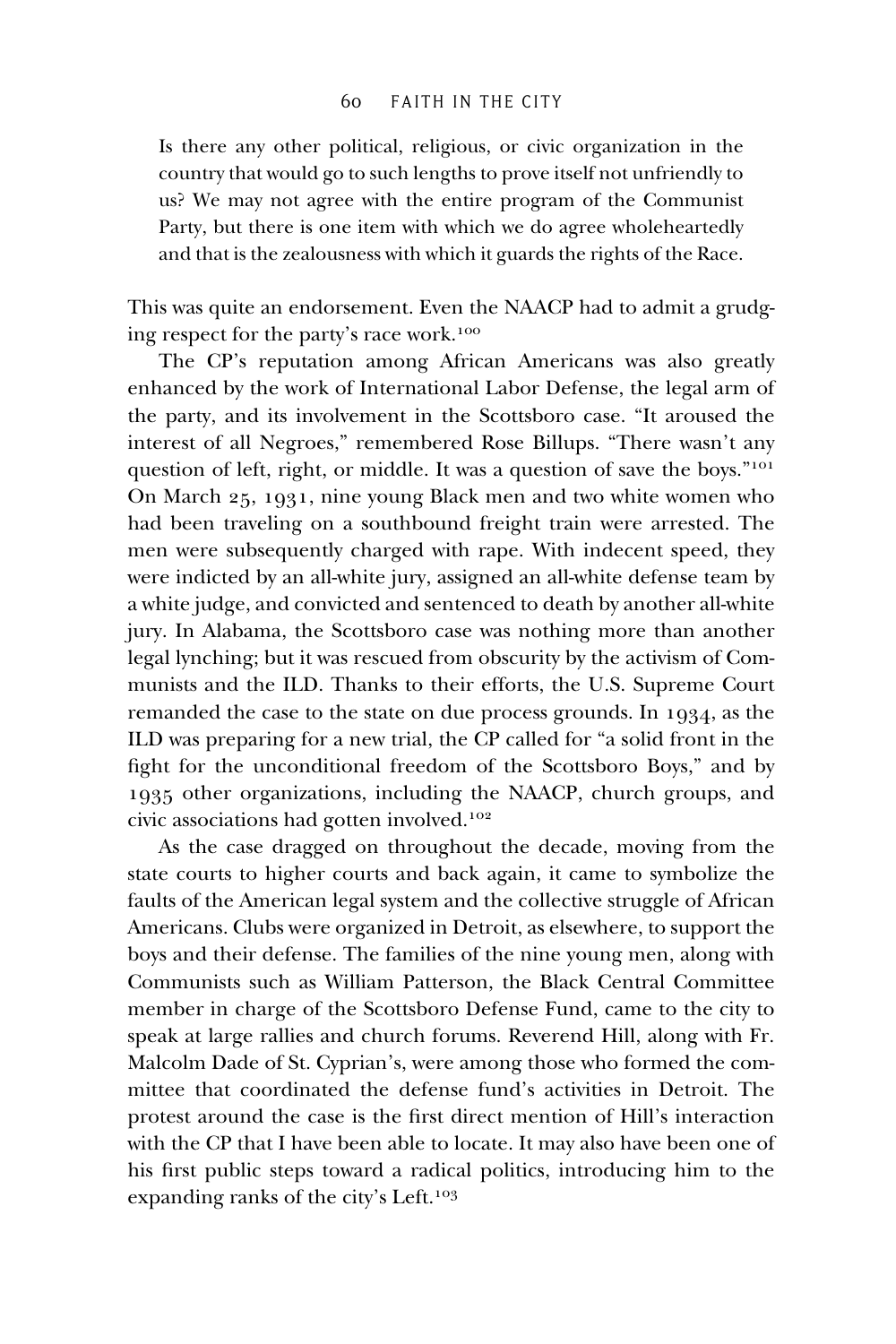The ILD retained the services of Maurice Sugar, a radical lawyer who had defended most of those indicted for their supposed role in the Ford Hunger March. Born in 1891 in the Upper Peninsula lumber town of Brimley, Michigan, where his Lithuanian Jewish parents ran the general store, Sugar was a Marxist who believed in struggle "within the existing law and culture of capitalism while working for socialist change." He also believed in relating legal work to the overall class struggle and was a prominent supporter of Black rights.<sup>104</sup> Through Sugar, the ILD became involved in a number of local cases in which African Americans were wrongfully charged. As a result, Sugar and the ILD were widely recognized as leading defenders of persecuted Blacks in the city. In fact, when Sugar ran for a position on the Detroit Recorder's Court in 1935 he was warmly received in Black churches and at civic functions. He even won the unanimous endorsement of the fifty-nine-member Detroit Metro Baptist Alliance and the conservative *Tribune Independent.* Reverend Hill was a firm supporter of Sugar—a fact much noted in Sugar's Blackdirected campaign literature—and over the years the two men and their families developed a close friendship. Reverend and Mrs. Hill, for instance, were annual attendees at Sugar's Buck Dinner, a fund-raising event for radical causes begun in 1929 for which Sugar supplied the main course from his hunting trips.<sup>105</sup>

In the years to come, Sugar would become a central figure in Detroit's Left community, which was always seeking to increase its ranks. "Overall," as one student of political radicalism in Detroit has noted, "it can be argued that Sugar's Recorder's Court campaign served as the catalyst in the emergence of the black community's acceptance of unions and in opening a window to the left."<sup>106</sup> There was indeed a window created in the early 1930s and not only by Sugar's campaign. The organization of the League of Struggle for Negro Rights, the work of the Unemployed Councils, the hunger marches and protest rallies, and the fight to free the Scottsboro boys, as well as the work of groups such as the Civic Rights Committee, the Booker T. Washington Trade Association, and the Housewives' League, all contributed to the civil rights struggles of Depression era Detroit. By weakening traditional race improvement associations that depended on white philanthropy, the social and economic hardships of the Depression had opened up new spaces for working-class activism. Reverend Hill and others like him began to appreciate the working classes, the Communist Party, and the need for militant (and interracial and interethnic) collective action as central to their struggle for social justice. For (barely) middle-class activists such as Hill,